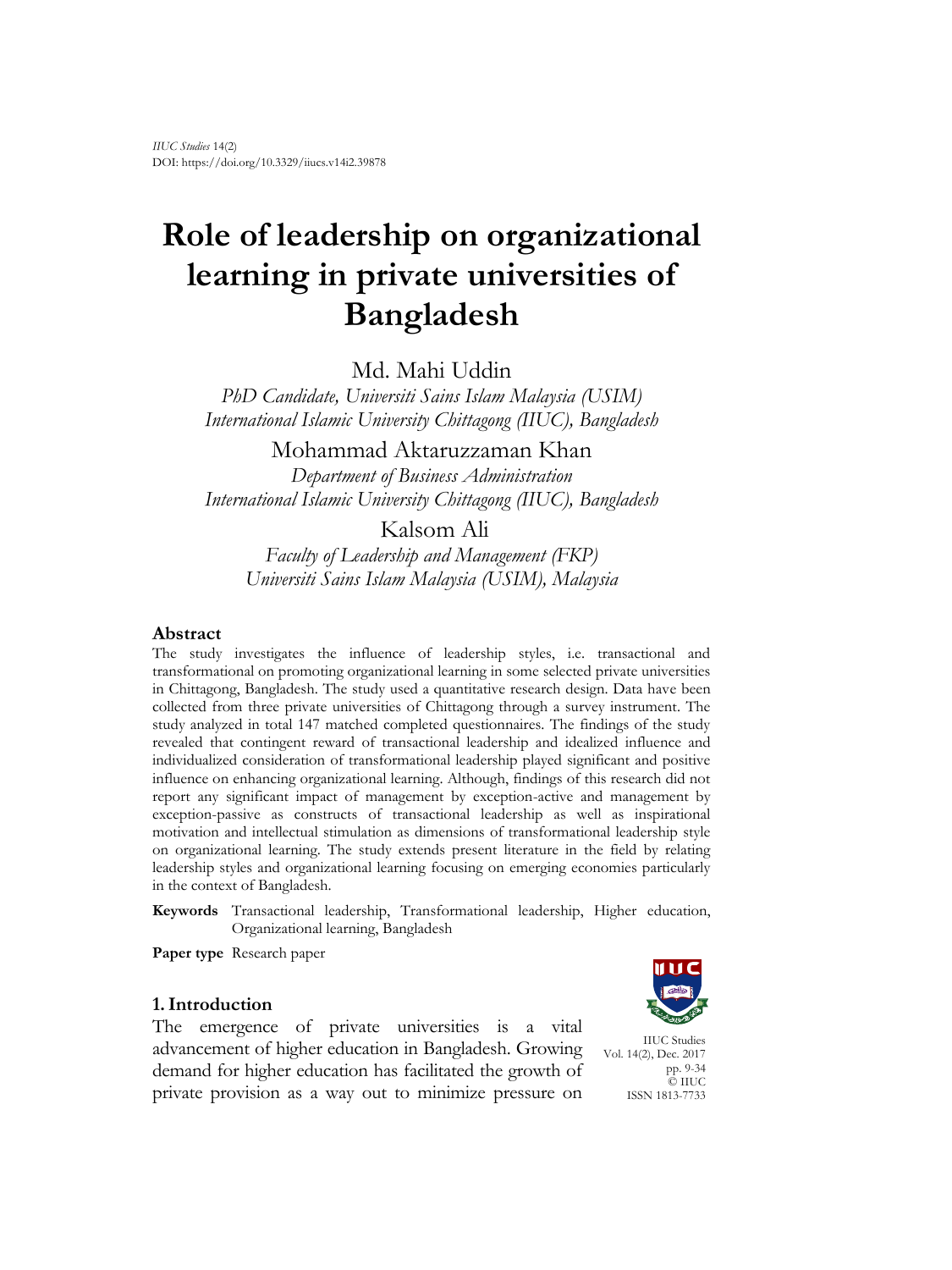public universities, and to protect the transfer of tuition fees away from the country, onto students and their families. Private universities have been making significant contributions in the development of higher education system of Bangladesh. Student enrollment in private universities has been increasing day by day because of limited number of public universities and limited scope in public universities. Consequently, the government is allowing to opening private universities at various locations across the country, side by side to open more public universities in several districts. There are now a total of 37 public (funded by the government while managed as self-governed organizations) universities, and 95 private (privately owned and funded by students" tuition fees) universities approved by the government as of June 2016, out of which 90 are operational and 5 are yet to start their operation. Out of 90 operational, 51 are located in Dhaka (the capital city) and 6 are located in Chittagong (the second largest city) and others are located at other districts of Bangladesh (University Grants Commission, 2016:47).

Though there is a remarkable growth in the capability of higher education sector over the last few years, to some extent at the expense of quality. Education in Bangladesh, as a whole, remains well below the standards of various international rankings. The recent survey indicates that no university in Bangladesh either public or private has been ranked out of thousands universities in the world. This indicates that higher education in Bangladesh is not up to the global standard. Though across the QS 2012-13 World University Rankings, just six of the top 500 in the QS rankings are from India and Pakistan (five from India, one from Pakistan) (Shapnochary, 2015).

There is a lack of quality assurance system, quality assurance mechanisms and effective accreditation system across the universities in Bangladesh. In addition, most of the private universities are in ownership problems, irregularities, corruption and doing business in the name of admission in some universities. Because of all these irregularities and allegations against private universities, the government has ordered the closure of a private university and alerted students and guardians about the admission into the university and 48 outer campuses of some private universities have been ordered to stop all sorts of academic activities (UGC, 2017). However, some universities are doing positively to improve quality education without session jam, violence in the campus, with more access to ICT facility, English speaking atmosphere and job facility. Students are able to finish their course within specific time and can go into job market prior to their counterparts studying in public ones. In spite of these positive aspects, the private universities in Bangladesh are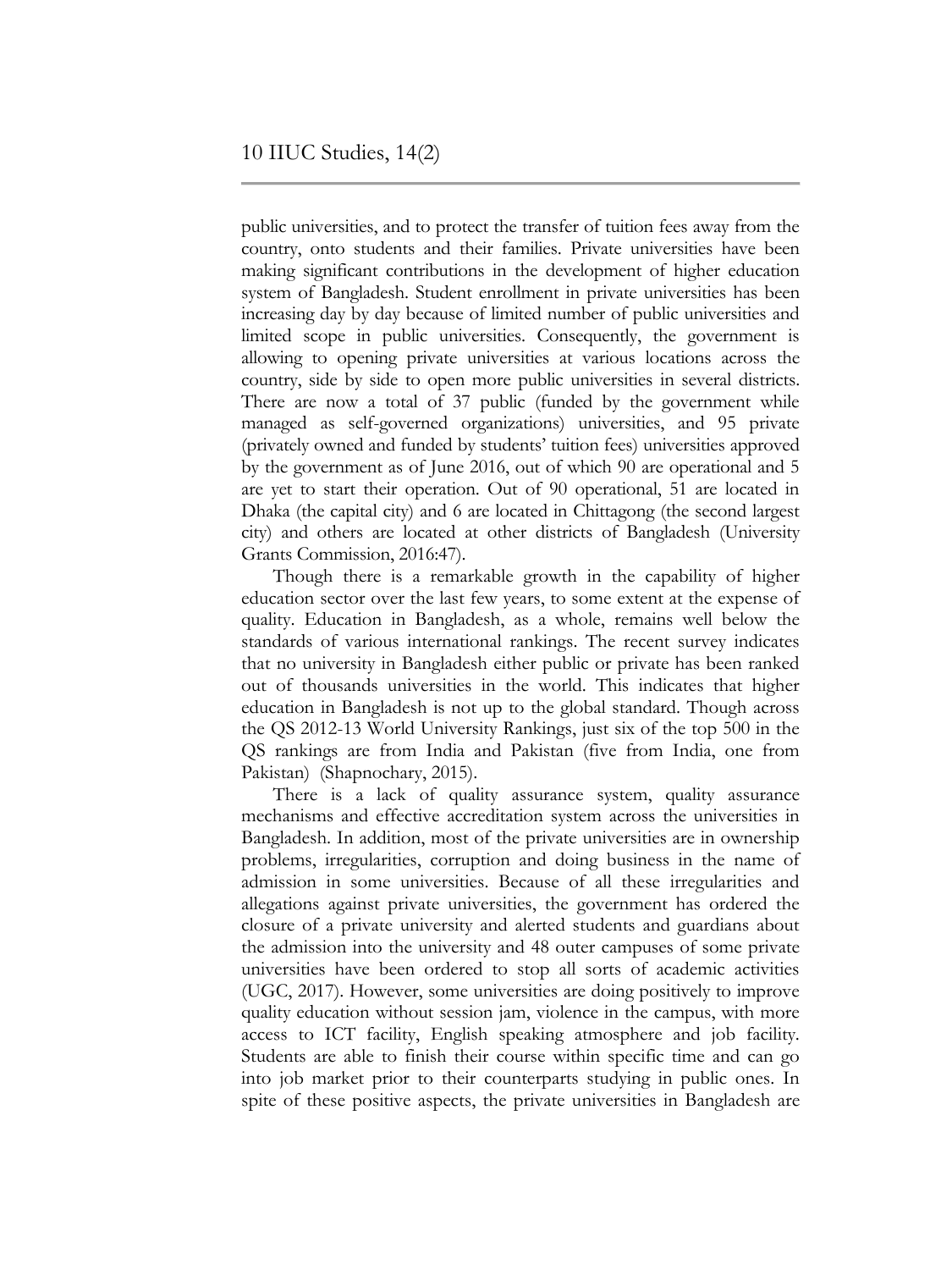not as acceptable as the public universities to the employers and the society. Getting admission into public universities is the prime choice of students in Bangladesh. All these signify the importance of appropriate leadership to lead the private universities in right track and to regain their image, and acceptability to the employers and the society.

A UNDP (2012) report stated that politicization has been highly influencing academic decision making. University top-level management has a tendency to hire and promote individuals having political affiliation rather than academically sound ones. The management also demonstrates very little initiative to promote learning and knowledge of both the academic and administrative staff. Consequently, learning is not facilitated and knowledge creation is not properly inculcated across universities. All of the above-mentioned facts have been contributing to stain the credibility and reputation of private universities in many markets thereby students tend to favor public universities. Hence, many universities are under the threats of survival and growth.

Researchers suggested that if organizational learning (OL) could be nurtured then the survival and growth of universities would be ensured (Nakpodia, 2009; Reece, 2004; Rowley, 1998). Universities across the globe give more emphasis on incorporating learning into the entire process of university (Rowley, 1998). As a result, OL is to be materialized and established across universities (Nakpodia, 2009). However, a good number of previous studies in this vein reported that leadership can play a critical role to make OL happen (Argyris & Schon, 1996; Davenport & Prusak, 1998; Edmondson, 1999; Lipshitz, Popper, & Friedman, 2002; Popper & Lipshitz, 2000; Schein, 1993; Senge, 1990; Sun & Anderson, 2011). According to Popper and Lipshitz (2000), leadership is such an aspect that promotes organizational learning by developing an appropriate organizational structure as well as by upholding the organizational values and culture. Similarly, Bryant (2016) argued that leaders can significantly influence to creating, sharing and inculcating knowledge for sustainable competitive advantage. In view of this, researchers suggested two kinds of leadership practices, e.g. transactional leadership and transformational leadership practices that enhance quality of educational institutions at tertiary level (Albulushi & Hussain, 2008; Avolio, Bass, & Jung, 1999; Basham, 2010; Bass, 1998; Bass & Avolio, 1994; Cameron, 1981; Leithwood, 1992; Leithwood, Jantzi, & Steinbach, 1999; Pounder, 1999; Ramsden, 1998; Senge, 1990; Smart, Kuh, & Tierney, 1997; Silins, Zarins, & Mulford, 2002).

In Bangladesh perspective, at all stages of doing research and practical implication, very little effort were undertaken so far to lead and operate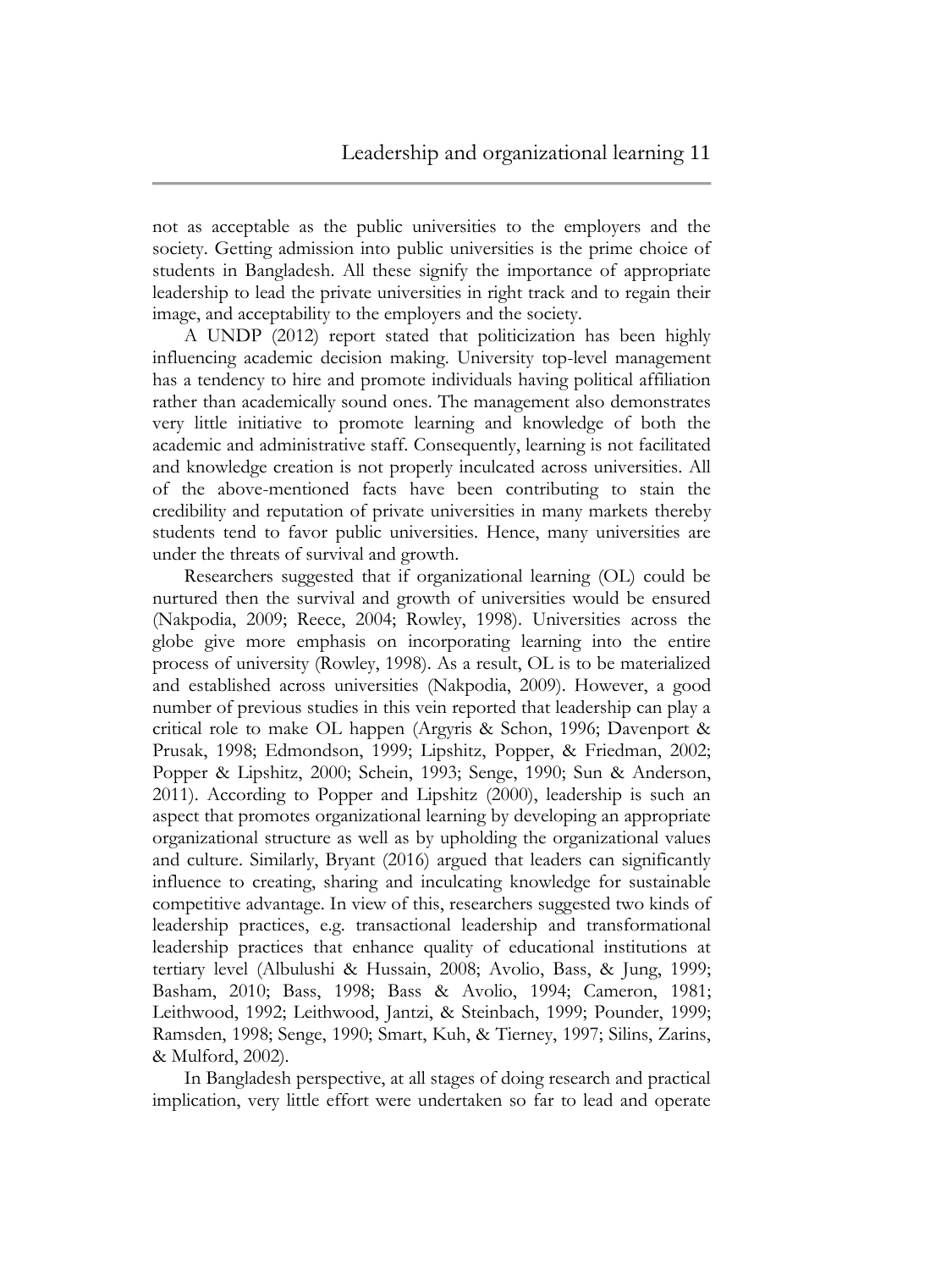the higher educational intuitions in ensuring quality. This is mostly due to the Government of Bangladesh makes key decisions to control, to supervise, and to lead the entire tertiary level education system. Government has been doing so with the help of Ministry of Education (MOE) and the University Grants Commission (UGC). The MOE and UGC have the ultimate authority of making decision, executing, and measuring the performance of higher education. Typically, the university education system in Bangladesh is very much centralized in most of the cases like appointing vice-chancellors, pro-vice chancellors, treasurers; appointing academic staff, deciding on the number of students to be enrolled each year, and giving funds to public universities. The Government, in addition, regulates and controls all private universities through UGC applying Private University Act. 2010. Because of such centralized leadership style in higher education in the country, researches who have been doing research on leadership in universities especially in private universities are hardly ever done in Bangladesh (Parvin, 2013). Besides, no empirical research was carried out to investigate the issue of leadership at higher educational institutions in Bangladesh. Considering the prevailing scenario of tertiary education system in Bangladesh, this research is an attempt to answer the following questions:

- (1) What is the role of leadership styles (transactional, transformational) to promote OL at private higher educational institutions in Bangladesh?
- (2) Which dimensions of leadership styles are relatively more important for private universities in Bangladesh?

The research begins with studying previous research works on the role of leadership styles (transactional and transformational) facilitating OL with a conclusion of this study. The study explains methodology on which the study is constructed. The study also describes statistical results and findings. Finally, the study elaborated on the discussion and contribution of this present research with a focus on limitations and directions for further research.

# **2. Literature Review**

#### *2.1 Transactional leadership vs. transformational leadership*

In the age of globalization and rapid changes, the researchers agree that leadership is a critical aspect for smooth running of an organization (Denton, 1998; Drucker, 1993; Hallinger, 2011; Senge, 1990). According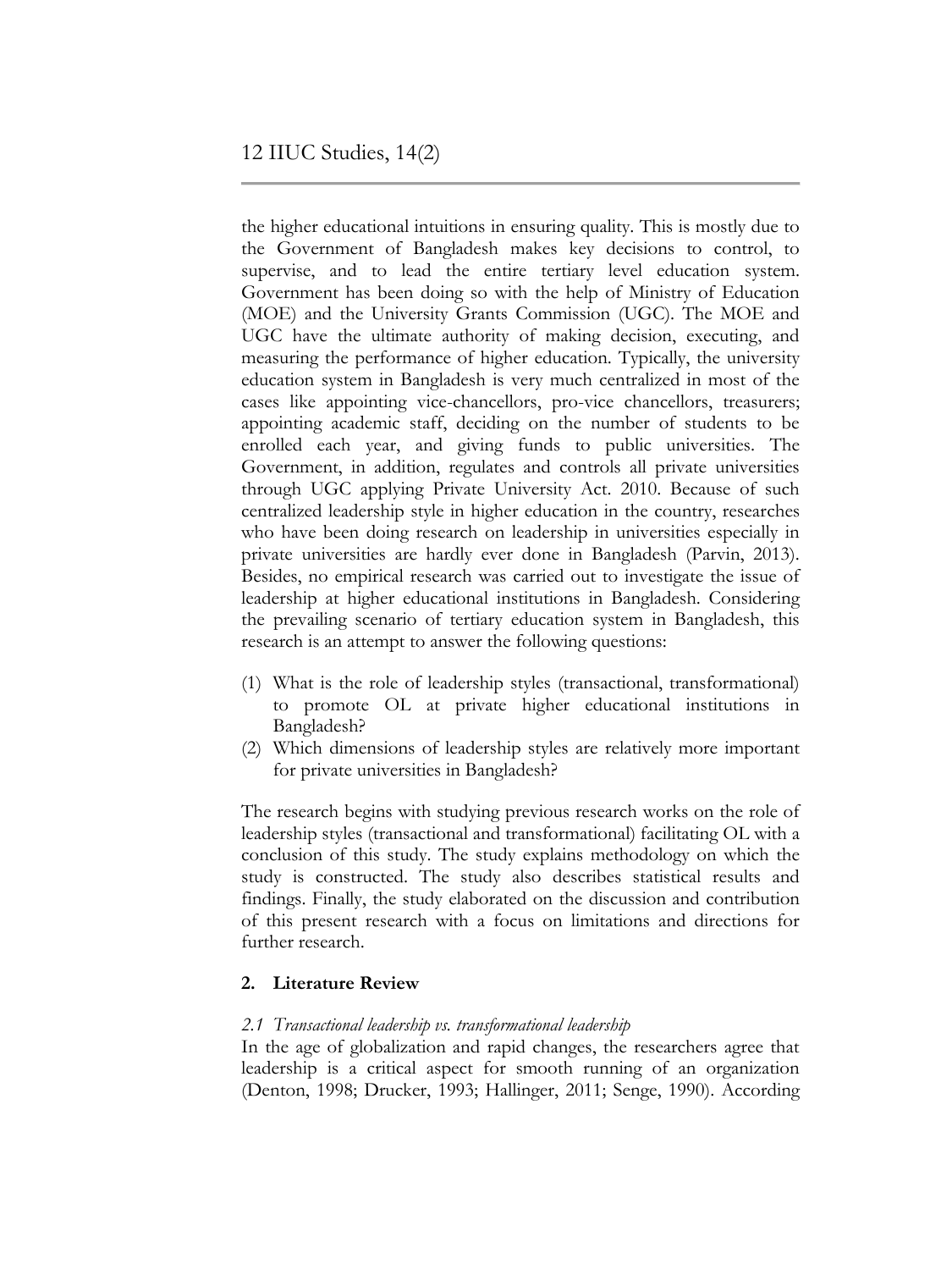to Robbins, Bergman, Stagg, & Coultar (2003), leadership is "the process of influencing people on the way to the attainment of goals" and a leader is "someone who can persuade the attitudes and behavior of people and who has the ability to control".

Over the last two decades, a good number of researches have been carried out in the field of leadership, mainly regarding transactionaltransformational leadership. It was first addressed by Burns (1978) and afterward developed by Avolio and Bass (Avolio & Bass, 2004; Avolio, Bass, & Jung, 1999; Bass, 1985, 1990, 1998; Bass & Avolio, 1994). Burns (1978) explained transactional leadership is a system of motivating people by providing rewards for performance, while transformational leadership is the way of motivating and engaging people towards attaining visionary goals and they are likely to give followers" interest over his or her own interest. Transactional leaders practice contingent stimulations of followers and the transformational leaders inspire, intellectually encourage and personally considerate to the followers in accordance with Bass (2010). Bass also stated that transformational leaders integrate the interests of members with the interests of organizations.

Both the styles, transactional and transformational, of leadership are important for guiding an organization towards its success (Ladkin, 2012). Transactional leaders offer distinctive benefits through their capabilities by addressing small operational details rapidly. Transactional leaders manage and deal with all issues and programs creating and sustaining competitive advantage and positioning in the industry, through making individuals dynamic and creative. Transformational leadership has a profound impact on the strategic performance of an enterprise. Transformational leaders can facilitate rapid growth through directing resources towards vision and team-building skills of the leader (Castiglione, 2006). Scholars found a significant impact of transformational leadership in developing organizational learning through information gathering, and bringing changes in the culture and structures of an organization (Zagoršek, Dimovski, & Škerlavaj, 2009). According to Bryant (2016), transformational leadership could be more useful in generating and distributing knowledge to individuals and groups, whereas, transactional leadership plays key role in making use of knowledge at organizational contexts. Hence, transformational and transactional leadership style of leaders is very effective for managing learning and knowledge in an organization.

The recent studies have pointed out three aspects regarding transactional leadership style and five aspects regarding transformational leadership (Ayoubi, 2015). There are three measures of transactional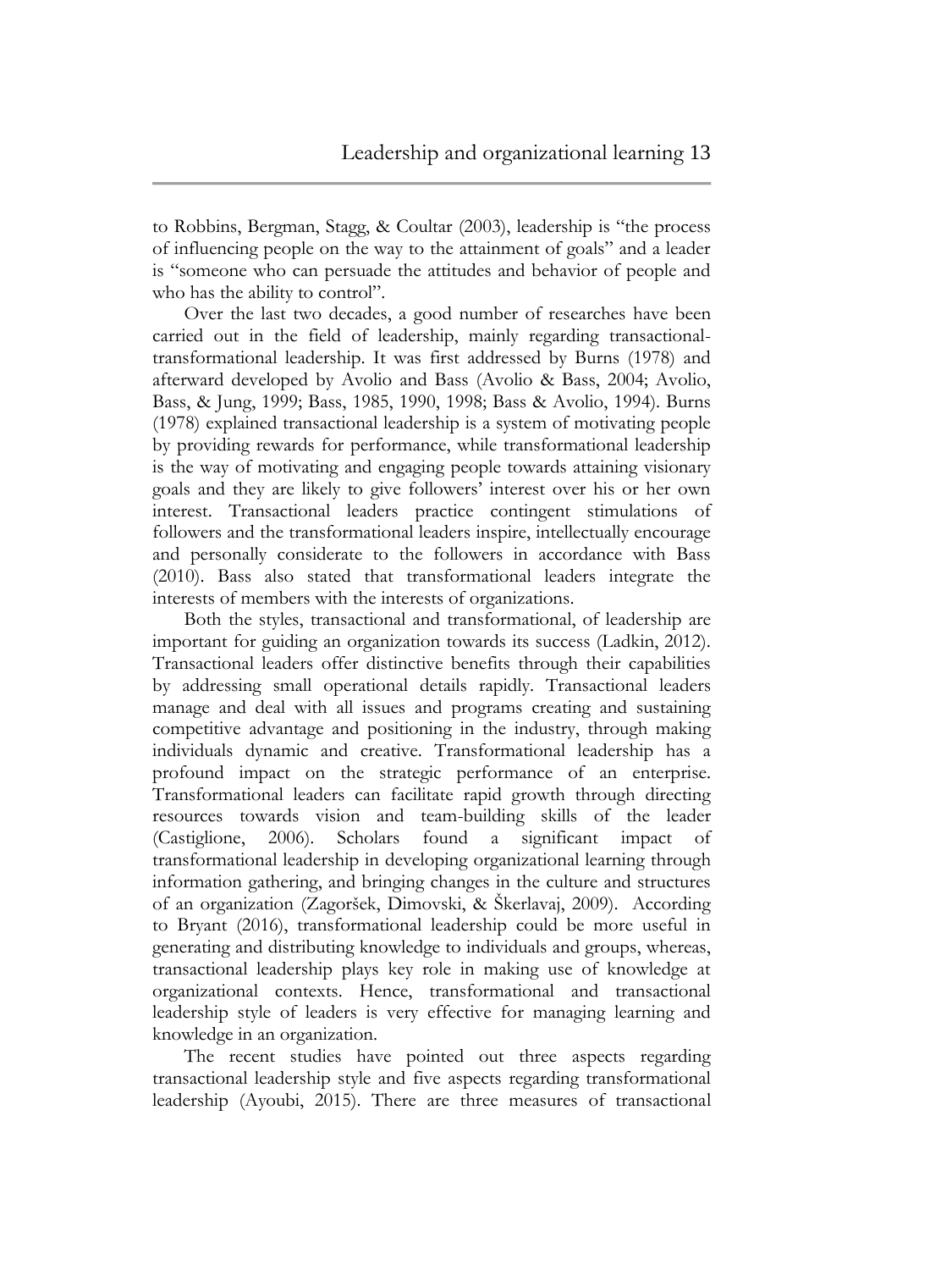leadership consisting of (i) contingent reward, (ii) management by exception–active, and (iii) management by exception-passive, as suggested by Howell and Avolio (1993). Contingent reward refers to the extent to which the leaders can set specific goals and objectives for employees and can inspire to achieve those giving incentives in turn for accomplishing the targets. Usually, management by exception means the remedial measures taken by the leaders on the basis of outcomes of leader-member interactions. According to Howell and Avolio (1993), management by exception–active and passive mainly differ with regard to interference of leaders. Dynamic leaders study and analyze the activities and manners of followers, predict the difficulties, and take proactive measures before the problems cause unexpected outcomes. Passive leaders are usually reactive and are not likely to take preventive measures rather they wait till the situation to make any difficulties to take corrective measures.

Secondly, there are five aspects of transformational leadership as proposed by Avolio and Bass (Avolio, Bass, & Jung, 1999; Bass, 1985, 1998; Bass & Avolio, 1994). They are: (i) idealized attributes, (ii) idealized behaviors, (iii) inspirational motivation, (iv) intellectual inspiration, and (v) individualized consideration. Leaders demonstrating idealized traits and actions (previously the "charisma" dimension) are likely to obtain faith and admiration from employees working with them by warily fulfilling their followers" demands over their own ones, discussing about their key values and thoughts, and focusing on the importance of ethical effects on critical decision making (Avolio et al., 1999; Bass, 1985; Harms & Crede, 2010). Inspirational motivation refers to the qualities of leaders with the help of which leaders who spell out the importance of achievement and provide challenging tasks to the followers, and persuade them to envisage remarkable support for their job duties and the enterprise. Intellectual inspiration is the set of actions undertaken to motivate members to be innovative, dynamic and inventive by developing inquisitive assumption, redefining problems, and exposing traditional problems in newer ways. Lastly, individualized consideration refers to the action plans highlighting on giving due concentration to employees" personal expectations for accomplishment and development (Bass & Avolio, 1994; Harms & Crede, 2010). Though, the three main aspects of transformational leadership; such as: directing resources, making employees dynamic and adaptable and restructuring the organizations that were used by Leithwood and Jantzi (2006) for school effectiveness and improvement. But this research examined the influence of five aspects regarding transformational leadership affecting the learning process of organizations, as suggested by Avolio and Bass at private universities in Bangladesh.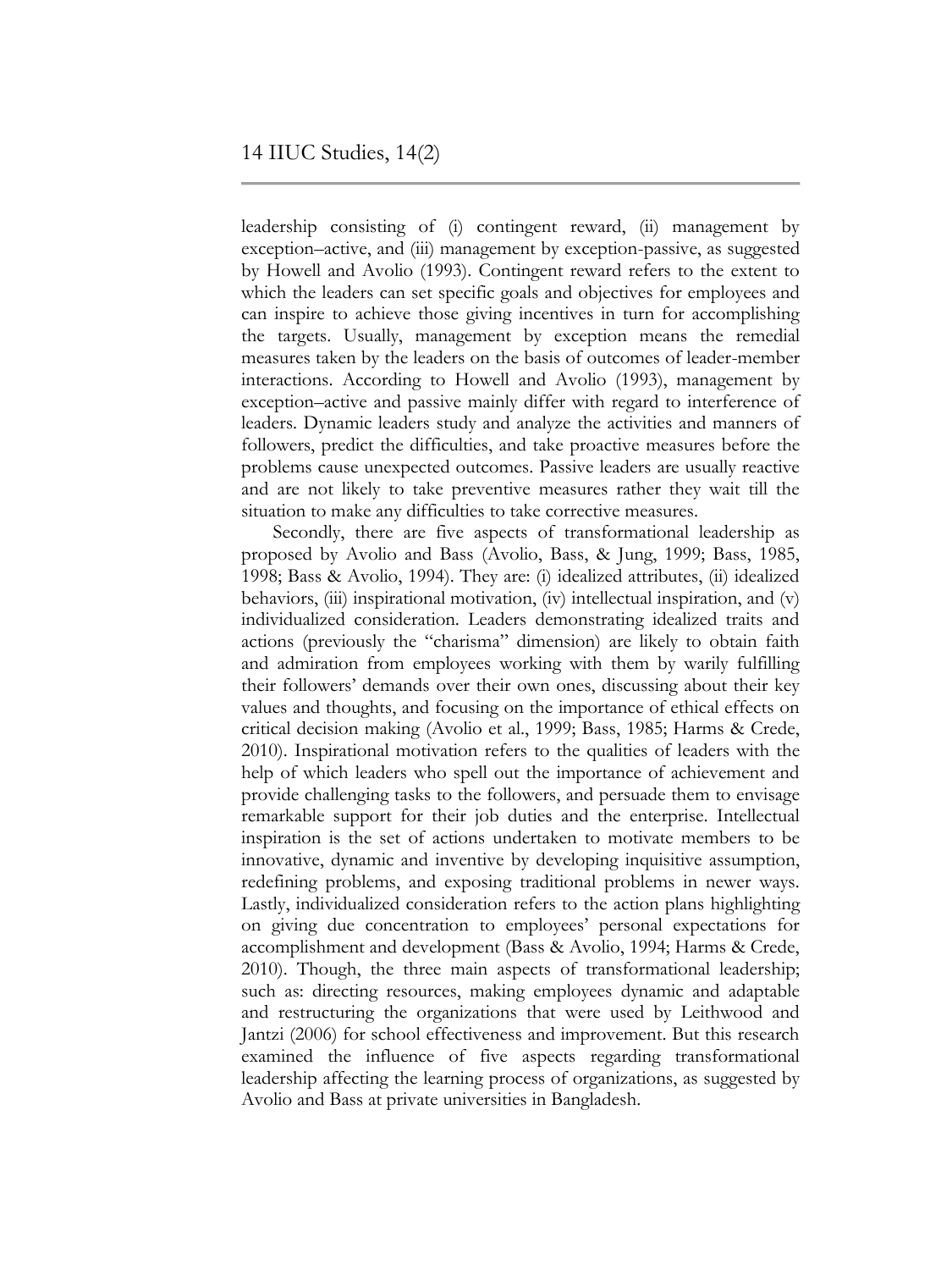# *2.2 Organizational learning*

Probably the initial discussion on the issue of OL is related to explaining the notion of learning (Fiol & Lyles, 1985; Huber, 1991). This concept is related to whether learning takes place when employees gather new knowledge or any relevant change structure and organizational system is required (Easterby-Smith, Crossan, & Nicolini, 2000; Fiol & Lyles, 1985). Organizational learning has a direct impact on innovation and positively affects organizational productivity (Aragon-Correa, Varcia-Morales, & Cordon-Pozo, 2007). Researchers relating to a wholly cognitive standpoint explain learning is an improvement of new outlines throughout the change of concepts and ideas, underlying charts, or understanding diagrams (Kim, 1993). Researchers, supporting a twofold cognitive-behavioral framework, proposed that although cognitive growth is essential, activities are moreover necessary to facilitate inclusive wisdom (Argyris, 1977; Crossan, Lane, & White, 1999; Garvin, 1993; Spector & Kim, 2014). Gradually, numerous academic scholars have been using broader notion of organizational learning which include psychological and behavioral facets, possibly regarding the fact that learning could not be distinguished from how an individual perceives the surrounding environment (Easterby-Smith, Crossan, & Nicolini, 2000).

With a view to examining the improvement of innovative understanding at tertiary educational institutions in Bangladesh and its manifestation on actions, the present research adopts the later aspect of organizational learning. In view of this perspective, organizational learning is a method consisting of four sub systems, such as, acquisition, sharing, and explanation of information and organizational remembrance (Huber, 1991). Collecting information is the system by which organizations identify and collect data and facts to make effective decisions (Huber, 1991; Krogh, Nonaka, & Rechsteiner, 2012; Slater & Narver, 1995). Dissemination of data facilitates to encourage useful sharing of information, which is crucial to for learning (Frank & Ribeiro, 2014; Slater & Narver, 1995). Interpreting information refers to making information meaningful and identifying how organizations ought to operate with respect to their future strategies (Tippins & Sohi, 2003). Organizational reminiscence, the last dimension of Huber's approach, indicates accumulated data and organizational objects. Information is accumulated in memory, organization system, design, records, paper and electronic system (Huber, 1991).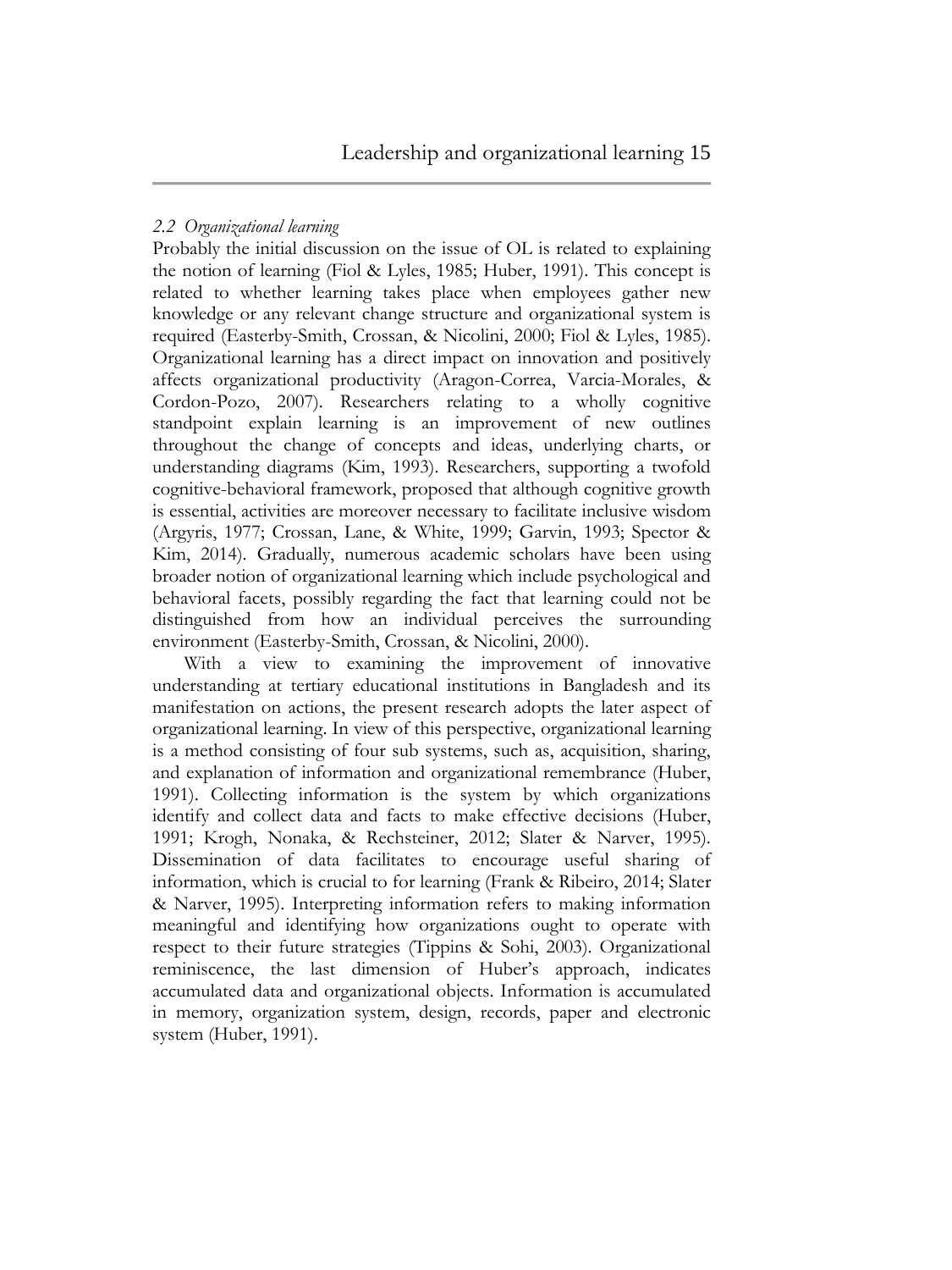#### *2.3 Leadership and organizational learning*

In the context of leadership and OL, previous studies revealed that leadership influences significantly to promote OL (Ayoubi, 2015). The majority of prior research works were based conducted on the theoretical issues (Argyris & Schon, 1996; Davenport & Prusak, 1998; Edmondson, 1999; Lipshitz, Popper, & Friedman, 2002; Popper & Lipshitz, 2000; Schein, 1993; Senge, 1990). The argument of previous works was mostly directed towards linking the impact of leadership in developing context of honesty and psychological wellbeing, which are regarded as the key aspects of OL (Argyris & Schon, 1996; Edmondson, 1999; Schein, 1993). Previous researchers reported similar findings that are empirically supported in recent times (Ayoubi, 2015).

Leadership styles have been conventionally found to be an important influencing factor for organizational learning (Aragon-Correa, Varcia-Morales, & Cordon-Pozo, 2007). All transformational leadership approaches focus on emotion and ideals (Yukl, 1999) and communicate basically the purpose of developing capability and increased levels of individual commitment to accomplish organizational targets. Increased capabilities and dedications are found to increase performance (Leithwood, Jantzi, & Steinbach, 1999). The findings of numerous studies reported a significant positive effect of both the transactional and transformational leadership on OL. On the other hand, a good number of studies also reported a direct and positive influence of transformational leadership on OL (Amitay, Popper, & Lipshitz, 2005; Brown & Posner, 2001; Chang & Lee, 2007; Coad & Berry, 1998; Jansen, Vera, & Crossan, 2009; Kurland, Peretz, & Hertz-Lazarowitz, 2010; Lam, 2004; Lam & Pang, 2003; Nafei, Khanfar, & Kaifi, 2012; Saekoo & Yasamorn, 2013; Theodore, 2013). According to Patnaik, Beriha, Mahapatra, & Singh (2013), fostering and employing transformational leadership to facilitate learning in tertiary educational institutes, i.e. universities, is crucial for developing continuing dedication and loyalty of employees towards organizational learning. Castiglione (2006) reported that library administrators used transformational leadership to foster organizational learning with an attempt to coping to rapid environmental change. Hence, the study posits the following hypothesis:

In terms of transactional leadership, several researchers explored significant positive impact of transactional leadership on sustaining OL (Coad & Berry, 1998; Jansen, Vera, & Crossan, 2009; Nafei, Khanfar, & Kaifi, 2012; Oluremi, 2008; Vera & Crossan, 2004). Similarly, Jansen et al. (2009) reported transactional leadership activities played a significant role in developing and enriching existing level of knowledge. However,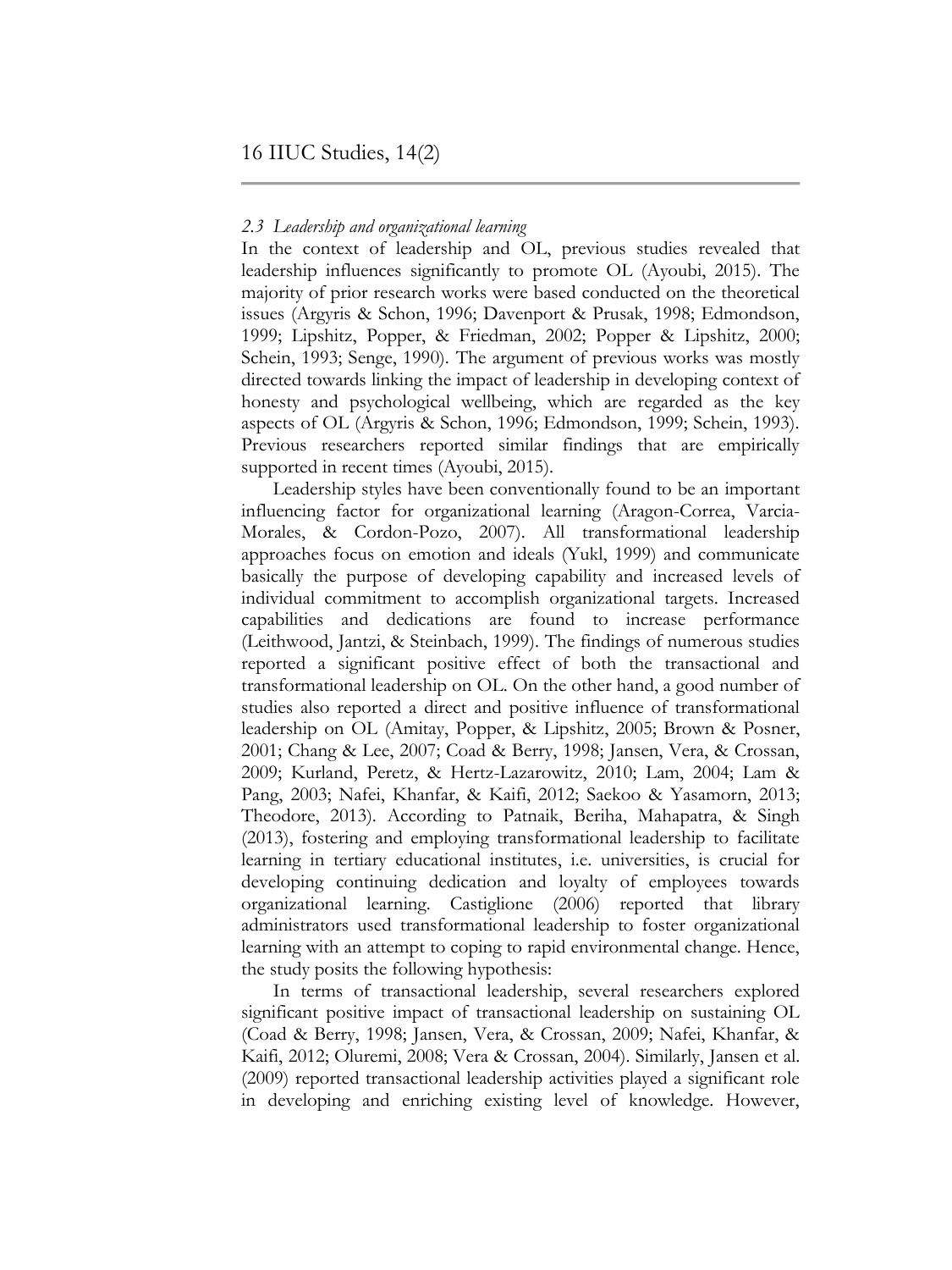insignificant impact of transactional leadership on OL also reported (Amitay, Popper, & Lipshitz, 2005). The established literature indicates that even though the impact of leadership behavior has not been widely studied by previous scholars (Schein, 1993; Senge, 1990), it still remains at conceptual level. A little research has been empirically tested, though, reveal inconsistency in their findings.

Most of the researches have been conducted so far on private universities in Bangladesh are related to quality perspective. For example, Andaleeb (2003) investigated critical issues to boost enhance quality education in Bangladesh. Sabur (2004) contrasted quality education system of private and public educational institutions in Bangladesh. Besides, Lamanga (2002) conducted a study on measuring quality of education services of private universities in Bangladesh. Later, Lamanga (2006) researched on quality assurance on higher education institutions. All the research works mentioned above recommended that to develop much needed human capital of the country, the private universities should focus on ensuring quality education. In view of this finding, it can be assumed that if the learning could be facilitated then quality assurance objective would be achieved. In a very recent study, Morshed (2016) surveyed on the leadership roles of school teachers in integrating modern technology in class room teaching.

Rapid increase in private universities requires mounting attention in the process of learning to fulfill the educational demands of students. Moreover, private universities have been increasing gradually in number since public (state-funded) universities in Bangladesh cannot fulfill the increasing demands for tertiary education. Though, it is evident from a report on Higher education in South-Asia by The Economist that the most private universities are dependent on public universities' faculty members for teaching (The Economist Intelligence Unit Limited, 2013).

Besides, there is a shortage of studies in this area in the context of emerging economies like Bangladesh. Moreover, the influence of leadership styles on organizational learning has hardly been examined in higher educational institutions like universities (Nakpodia, 2009; Patnaik, Beriha, Mahapatra, & Singh, 2013) in developing country context like Bangladesh. Hence, this study is an effort to address this important research gap among the existing studies through examining the role of two important leadership styles i.e. transactional and transformational in increasing organizational learning at tertiary level educational institutions in Bangladesh.

#### **3. Methodology**

Several methods were utilized to explore the influence of leadership behavior on the learning process of universities such as case study method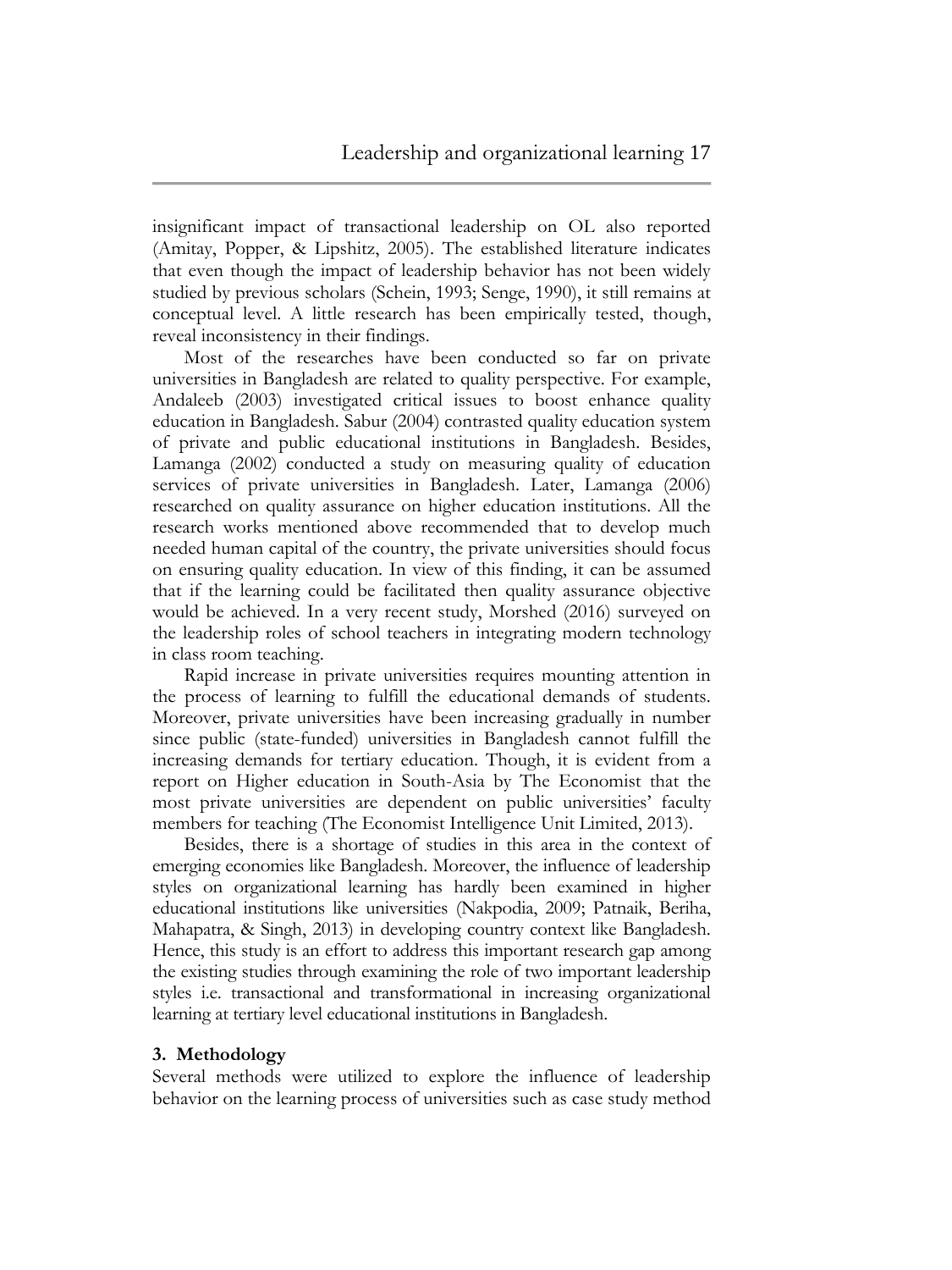(Teixeira, Jabbour, & Jabbour, 2012), quantitative, qualitative approaches, as well as mixed methods (Jabbour, Jabbour, Teixeira, & Freitas, 2012; Paille´, 2011; Wagner, 2013). However, this study employs quantitative approach based on survey research methodology as it is one of the best measurements in applied social research (Trochim, 2006). Moreover, quantitative study holds the capacity to examine the influence of independent variable(s) on dependent variable(s). In this study, leadership (transactional and transformational) styles and organizational learning are independent and dependent variable respectively. Survey involves asking questions to people (or respondents) with the objectives to know what their opinions are.

#### *3.1Sample and procedure*

Data were collected through a questionnaire survey on administrative staff of the three largest, in terms of number of students enrolled, private universities located in Chittagong, the commercial capital of Bangladesh. The researchers recruited a team of 4 members and training was given to the team members about conducting interviews on site because this approach is suitable to produce appropriate data for empirical studies (Zhou, Li, Zhou, & Su, 2008). Respondents were briefed about the purpose of conducting survey and given assurance of the confidentiality of data provided by them. A total of 187 hard copies of questionnaires were distributed among randomly selected respondents during September and October 2016 of three private universities in Chittagong. The sample universities were selected purposively using judgmental sampling technique. For respondents, simple random was utilized as it has the least bias and offers the most generalized results. In simple random sampling, each participant has an equal likelihood of being included in the sample of a study and purposive sampling refers to the selection of elements that are most advantageously located or in the best point to make the data available needed (Sekaran, 2006:285). Though, sometimes the random sampling can be difficult to handle and expensive when the updated listing of the population is available and judgmental sampling may reduce the generalizability of the findings and requires special efforts to identify and gain access to the sample units to collect requisite data (Moore & Notz, 2009; Sekaran, 2006). The researchers in this regard have collected the updated list of population prior to conducting the survey. Hence, the researchers face no difficulties in terms of handling respondents only to some extent due to confidentiality of data collected. Finally, the data were collected from three private universities out of six located in Chittagong. These three private universities have been selected purposively because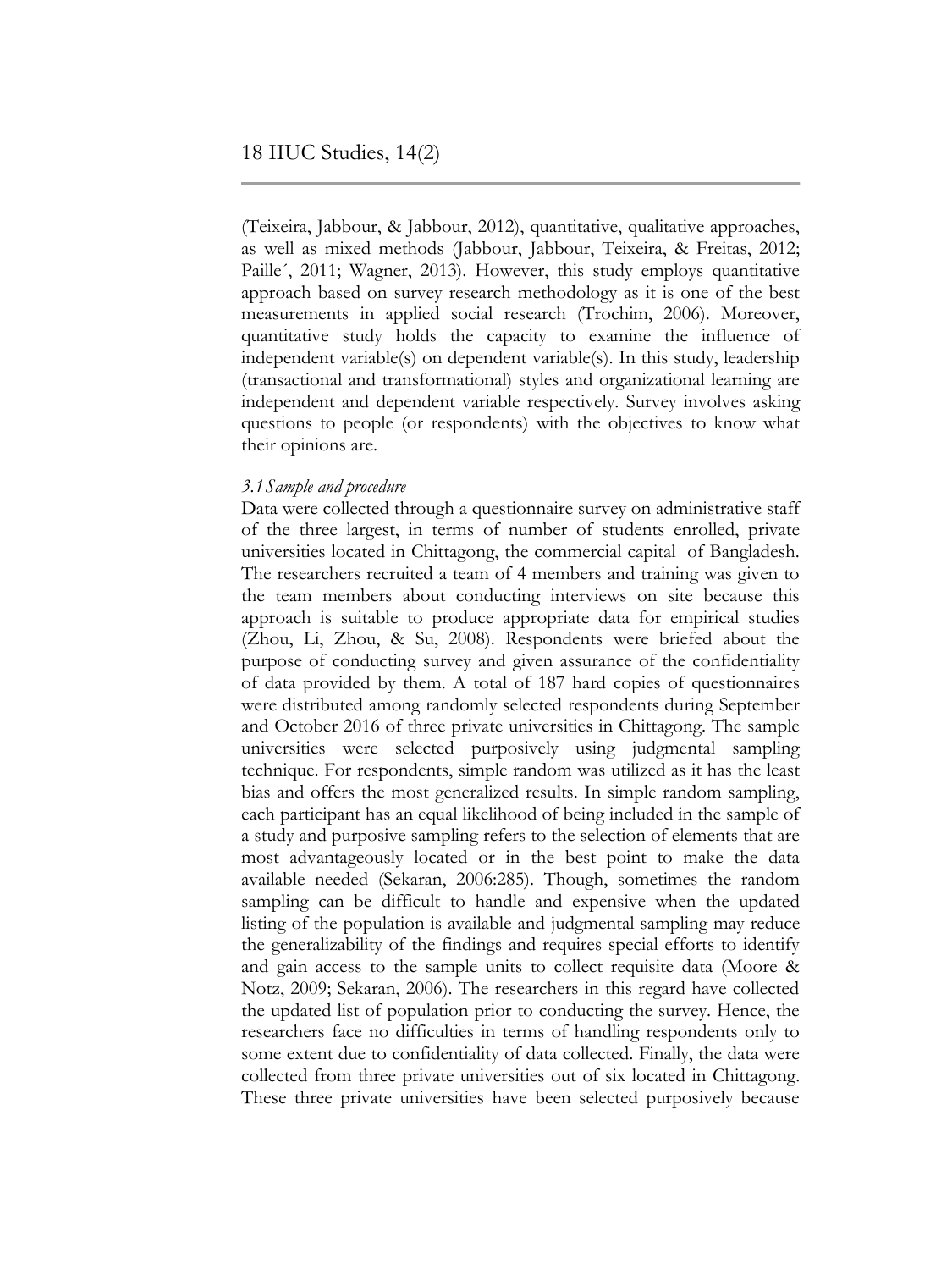these are the largest in terms of number of students and the oldest universities in Chittagong.

Out of 187 distributed questionnaires, 165 completed copies were received from the respondents of selected universities. After reducing incomplete and/or mismatched ones, the final sample of the present research comprised of 147 matched questionnaires with a response rate of 78.6%.

#### *3.2 Measures*

The study developed survey instrument by adopting scale items from established literature and adapting them to serve the research questions of this research. The study measured all the items employing a 5-point Likert scale. Although, the instrument was basically adopted in English, subsequently it was converted into Bengali, the main language of the people of Bangladesh, and then examined by four university academics to confirm whether the item statements were understandable and clear. The authors used the technique of back-translation method to ascertain the linguistic equality of the two versions. Numerous modifications were brought in the wording of items to prepare the final questionnaire. The process was done in accordance with the comments of academic experts on the content, simplicity, and clearness of measures. To test the reliability, the scale was pre-tested (Creswell, 2012) on 25 administrative staff at sample private universities in Chittagong of Bangladesh.

#### *Leadership styles*

In order to identify leadership styles and to study the impact of leadership (transformational and transactional) styles on OL, the study used the 32 item Multifactor Leadership Survey Instrument adopted from Avolio and Bass (2004). This instrument was also applied by Ayoubi (2015) to study the influence of leadership styles on OL at some Syrian select private and public universities. Out of 32 items, transactional leadership includes 12 items and the remaining 20 items are related to transformational leadership dimension. There are three constructs of transactional leadership, which are: (i) contingent reward, (ii) management by exception (active) and (iii) management by exception (passive) consisting of four items for each. An example of item for contingent reward is: "*My leader provides me assistance in exchange for my effort*"; management by exceptionactive is: "*My leader focuses attention on irregularities, mistakes, exceptions, and deviations from standards*"; and for transactional leadership-management by exception-passive is: "*My leader fails to interfere until problems become serious*". In the study of Ayoubi (2015), three items from transactional leadership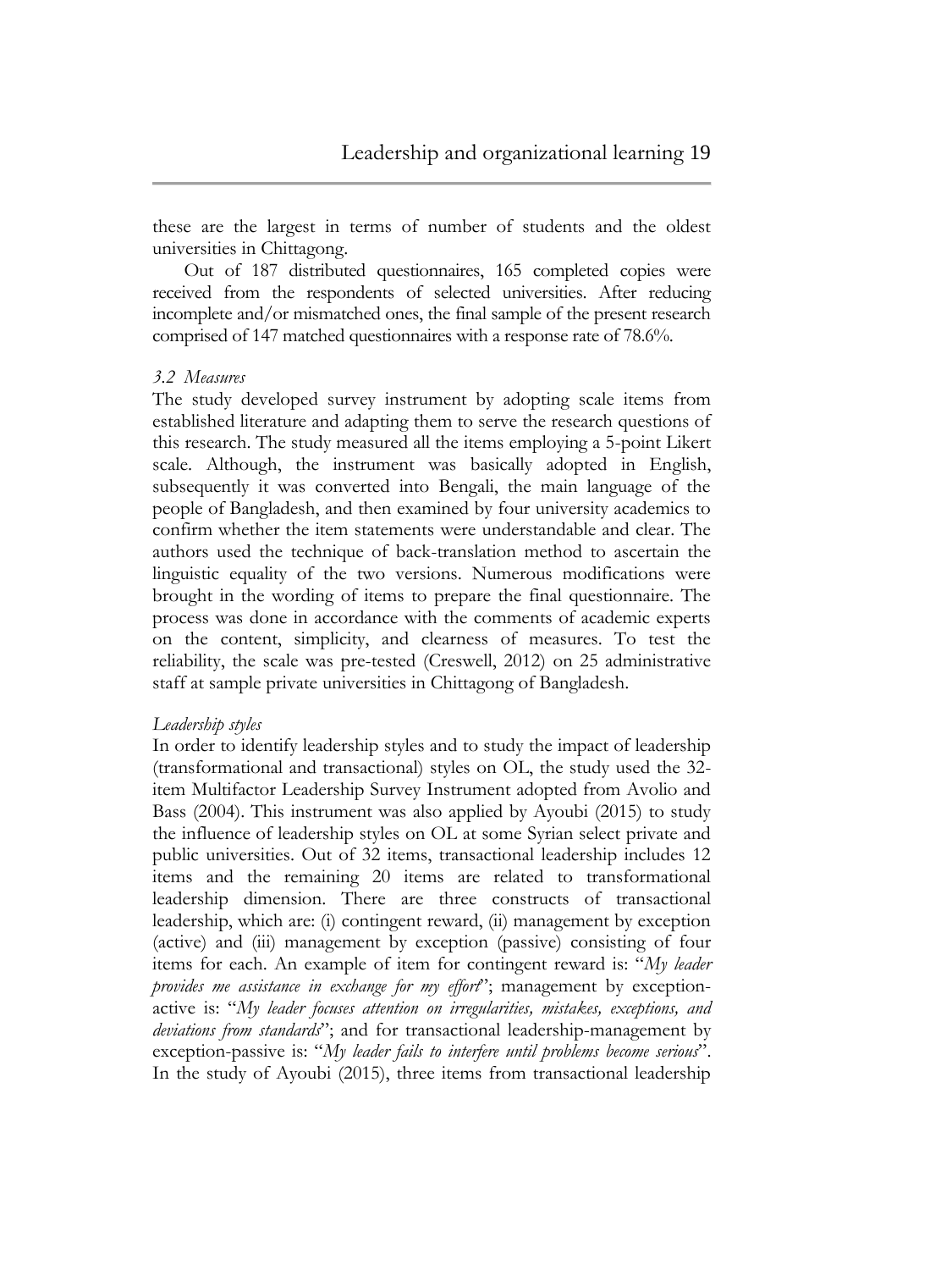and two items from transformational leadership were dropped as the items got factor loading of less than 0.30.

Transformational leadership consists of four dimensions such as, transactional leadership - idealized influence, inspirational motivation, intellectual stimulation, and individualized consideration (Avolio & Bass, 2004). Sample item for idealized influence is: "*My leader instills pride in me for being associated with him/her*"; for inspirational motivation is: "*My leader talks optimistically about what is needed to be accomplished*"; for intellectual stimulation is: "*My leader re-examines critical assumptions to question whether they are appropriate*"; and for individualized consideration is: "*My leader spends time teaching and coaching*". Sample participants were invited to evaluate the role of their leaders with regards to the frequency of learning happened. The response scale ranges from 1 for "not at all", to 5 for "frequently".

#### *Organizational learning*

This study considered "organizational learning" as the dependent variable. In order to measure the dependent variable, the study used a 13-item measure constructed by Lopez, Peon, & Ordas (2004). An example of item is: "*The employees attend training courses, fairs, conferences, and seminars regularly*". The scale of the extent of learning happened varies from 1 for "not at all", to 5 for "frequently". The Cronbach's reliability coefficient for the items of organizational learning is 0.79.

#### **4. Data analysis and results**

In order to analyze, data input were coded and then entered into SPSS 22.0. Blank cases were excluded from the analysis. This section starts with describing demographics of the sample. Then the study carried out factor analysis followed by multiple regressions to study the impact of leadership on learning.

#### *4.1 Sample demographics*

The study collected 147 questionnaires, as presented in Table 1, from sample respondents. Table 1 shows the demographic data of the sample of this study. Male consist of 87.3% of the survey respondents followed by 16.3% female respondents. In terms of educational qualifications, 63.3% respondents were qualified with graduation followed by bachelor (23.1%) and higher secondary (11.6%) degree. Respondents with secondary and below comprised of 2% only. 53.1% respondents comprised of experience between 6 and 10 years followed by 5 years and less (29.2%), and 11 to 15 years (14.3%). With regards to levels of management, 12.2% respondents were from the top level management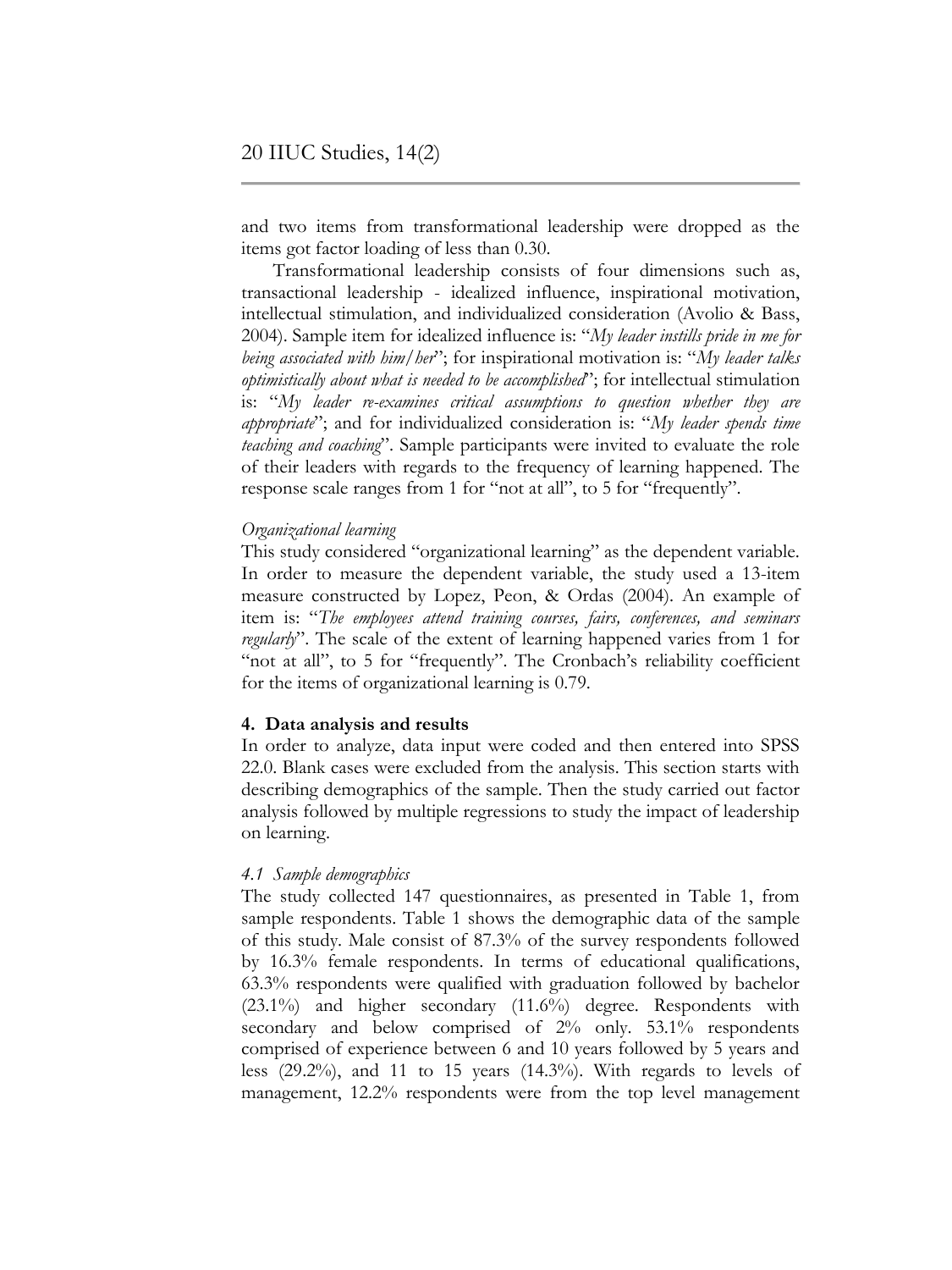and the rest of the respondents were from mid-level management (46.3%) and lower-level management (41.5%). About leadership experience, most of the employees (70.8%) mentioned that they did not have any leadership experience.

| Measures              | Particulars        | Frequency      | Percentage |
|-----------------------|--------------------|----------------|------------|
| Gender                | Male               | 123            | 83.7       |
|                       | Female             | 24             | 16.3       |
|                       | Total              | 147            | 100        |
| Age                   | 30 and less        | 33             | 22.5       |
|                       | $31 - 40$          | 42             | 28.6       |
|                       | $41 - 50$          | 63             | 42.8       |
|                       | 51 and above       | 09             | 6.1        |
|                       | Total              | 147            | 100        |
| Educational           | Secondary and less | 3              | 2.0        |
| Qualifications        | Higher secondary   | 17             | 11.6       |
|                       | Bachelor           | 34             | 23.1       |
|                       | Post Graduate      | 93             | 63.3       |
|                       | Total              | 147            | 100        |
| Length of Service     | 5 years and less   | 43             | 29.2       |
|                       | $6-10$             | 78             | 53.1       |
|                       | $11 - 15$          | 21             | 14.3       |
|                       | $16 - 20$          | 5              | 3.4        |
|                       | 21 and above       | $\overline{0}$ | $\theta$   |
|                       | Total              | 147            | 100        |
| Managerial Level      | Low                | 61             | 41.5       |
|                       | Middle             | 68             | 46.3       |
|                       | High               | 18             | 12.2       |
|                       | Total              | 147            | 100        |
| Leadership Experience | Yes                | 43             | 29.2       |
|                       | $\rm No$           | 104            | 70.8       |
|                       | Total              | 147            | 100        |

Table 1: Demographics of sample

#### *4.2 Factor analysis*

The study applied Exploratory Factor Analysis (EFA) to test the validity and strength of the instrument (Sekaran & Bougie, 2010: 263) of variables and to test the basic structure (Hair, Black, Babin, Anderson, & Tatham, 2010) of the study. At first, we calculated KMO, as shown in Table 2, value that measures sampling adequacy which is 0.734, indicating adequate relationships with significant score of the Bartlett's Test of Sphericity (Chi-square=3312.231, P<0.05). Principal component analysis was applied. Varimax, an oblique rotation was used since it was logical to presume that any extracted factor regarding organizational learning need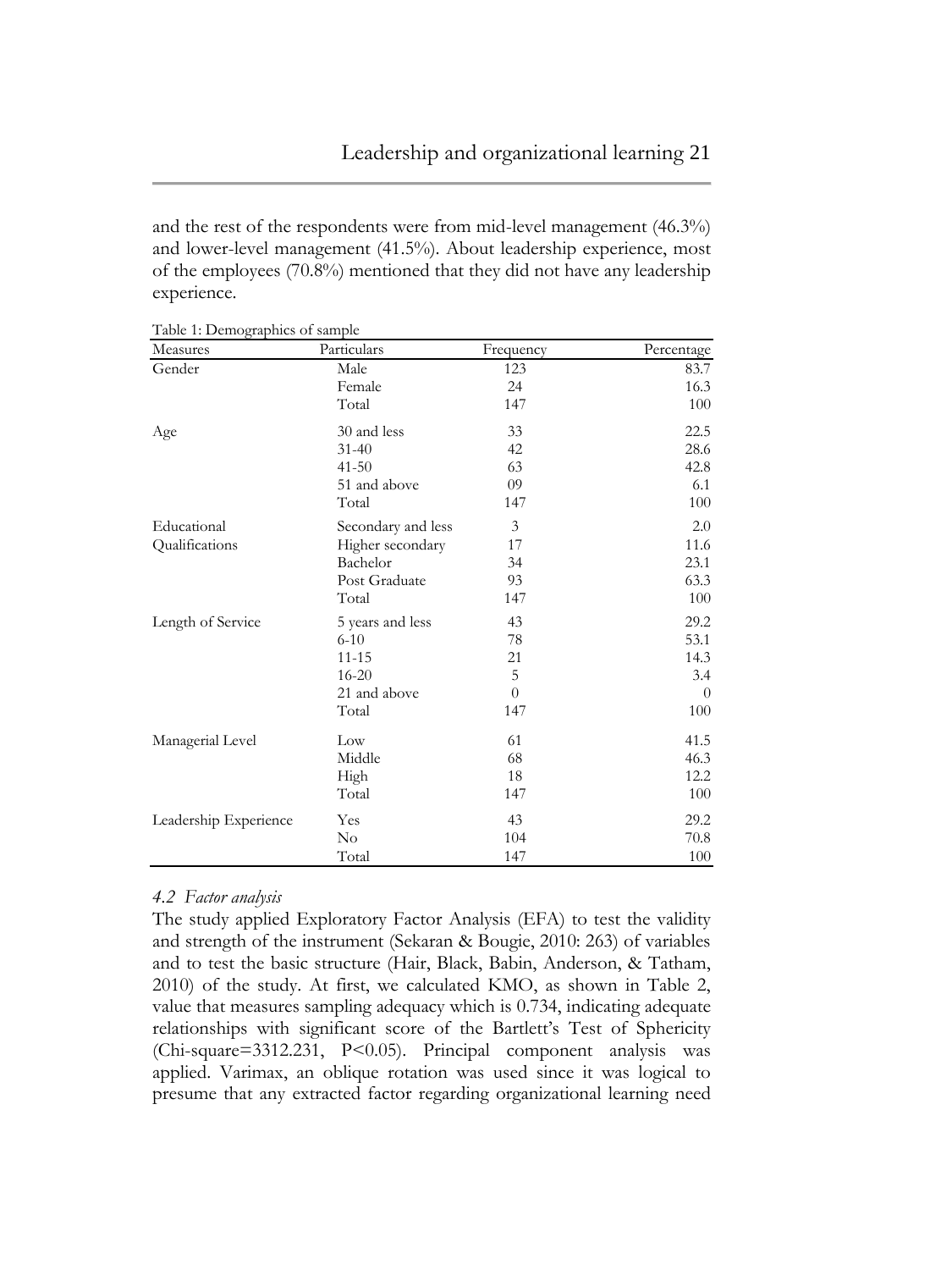to be inter-correlated. The study applied three usually functional decision rules to find out the number of factors underlying the construct of organizational learning (Hair et al., 2010). Items with factor loading of less than 0.35 and that cross-loadings with other factor(s) at 0.35 or greater were eliminated. An Eigen value of 1 was considered as the threshold value for extraction.

Table 2:KMO and Bartlett's Test

| Kaiser-Meyer-Olkin Measure of Sampling Adequacy | .734               |             |
|-------------------------------------------------|--------------------|-------------|
| Bartlett's Test of Sphericity                   | Approx. Chi-Square | 3312.231*** |
|                                                 |                    | 153         |
|                                                 | Sig.               | .000        |

\*\*\*P<0.05

|  | Table 3: Confirmatory factor analysis for environmental performance items |  |
|--|---------------------------------------------------------------------------|--|
|  |                                                                           |  |

|                                                                  | Reliability              |           | CFA analysis |
|------------------------------------------------------------------|--------------------------|-----------|--------------|
| Item Description                                                 | $(\alpha \text{ value})$ | Eig. val. | Loading      |
| Transactional Leadership-Contingent reward                       | 0.84                     | 2.314     |              |
| My leader assists me in exchange for my effort                   |                          |           | 0.781        |
| My leader discusses specifically on who is responsible for       |                          |           | 0.282        |
| achieving performance targets (excluded)                         |                          |           |              |
| My leader makes it clear on what I can expect to receive         |                          |           | 0.804        |
| when performance goals are achieved                              |                          |           |              |
| My leader expresses satisfaction after I have fulfilled          |                          |           | 0.767        |
| his/her expectations                                             |                          |           |              |
| Transactional Leadership-management by exception-active          | 0.792                    | 2.276     |              |
| My leader focuses attention on irregularities, mistakes,         |                          |           | 0.782        |
| exceptions, and deviations from standards                        |                          |           |              |
| My leader concentrates his/her full attention on dealing         |                          |           | 0.241        |
| with mistakes, complaints, and failures (excluded)               |                          |           |              |
| My leader keeps track of all mistakes                            |                          |           | 0.758        |
| My leader directs my attention toward failures to meet standards |                          |           | 0.762        |
| Transactional Leadership-management by exception-passive         | 0.792                    | 2.357     |              |
| My leader fails to interfere until problems become serious       |                          |           | 0.734        |
| My leader waits for things to go wrong before taking             |                          |           | 0.213        |
| action (excluded)                                                |                          |           |              |
| My leader believes strongly that "If things are not broken,      |                          |           | 0.704        |
| $\frac{1}{2}$ do not fix it"                                     |                          |           |              |
| My leader demonstrates that problems must become                 |                          |           |              |
| chronic before taking action.                                    |                          |           | 0.649        |
| Transformational leadership - idealized influence                | 0.851                    | 4.372     |              |
| My leader inculcates pride in me for being associated with       |                          |           | 0.823        |
| him/her                                                          |                          |           |              |
| My leader goes beyond self-interest for the good of the group    |                          |           | 0.751        |
| My leader acts in a way that builds my respect                   |                          |           | 0.794        |
| My leader displays a sense of power and confidence               |                          |           | 0.758        |
| My leader talks about most important values and beliefs          |                          |           | 0.185        |
| (excluded)                                                       |                          |           |              |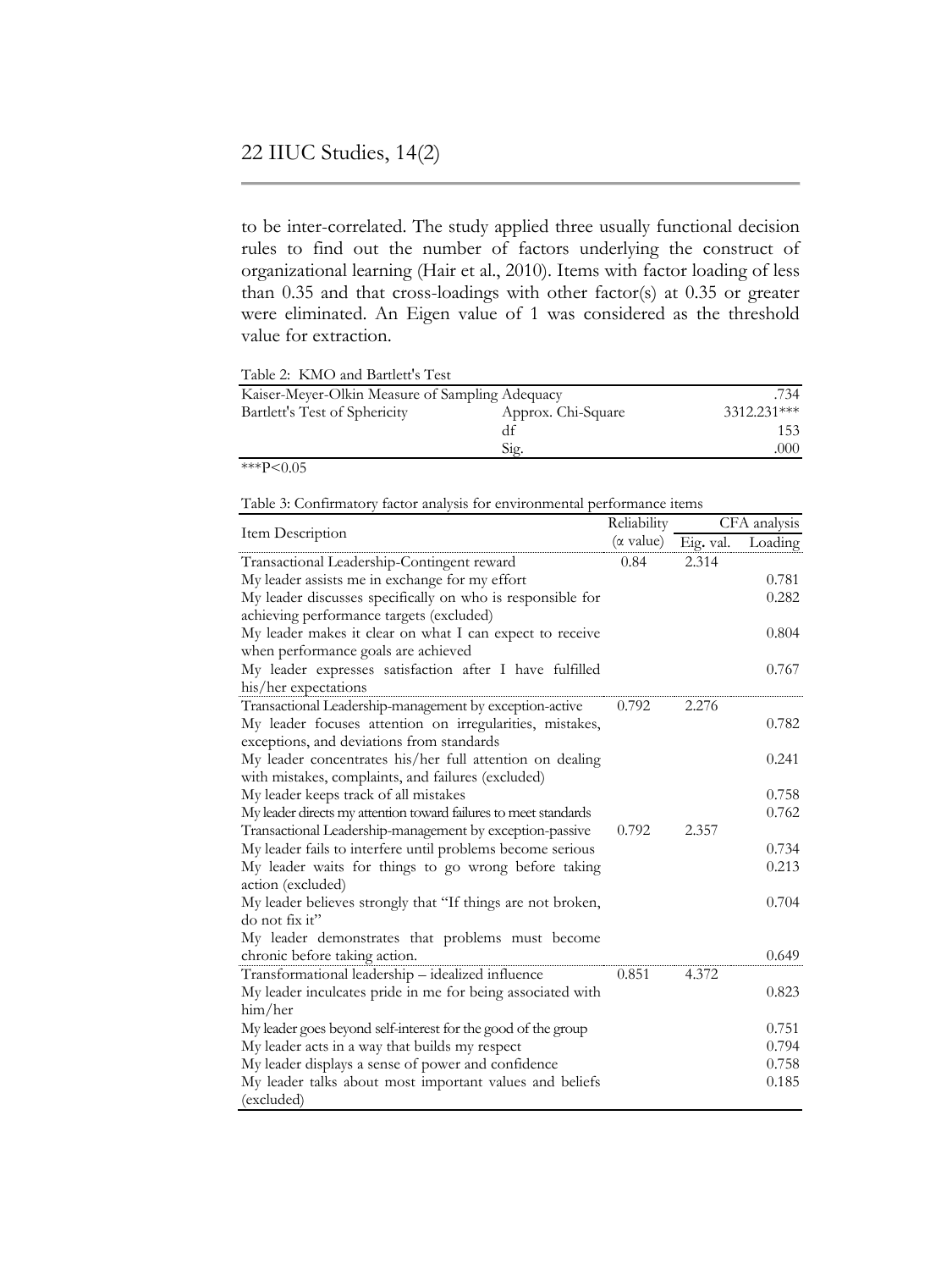# Leadership and organizational learning 23

# *Table 3: to be continued ...*

|                                                                                                               | Reliability              |           | CFA analysis |
|---------------------------------------------------------------------------------------------------------------|--------------------------|-----------|--------------|
| Item Description                                                                                              | $(\alpha \text{ value})$ | Eig. val. | Loading      |
| My leader specifies the importance of having a strong                                                         |                          |           | 0.761        |
| sense of purpose                                                                                              |                          |           |              |
| My leader considers the moral and ethical consequences                                                        |                          |           | 0.779        |
| of decisions                                                                                                  |                          |           |              |
| My leader put emphasis on s the importance of having a                                                        |                          |           | 0.806        |
| collective sense of mission                                                                                   |                          |           |              |
| Transformational leadership – inspirational motivation                                                        | 0.805                    | 0.783     |              |
| My leader talks optimistically about the future                                                               |                          |           | 0.754        |
| My leader discusses enthusiastically about what is needed                                                     |                          |           | 0.819        |
| to be accomplished                                                                                            |                          |           |              |
| My leader articulates a compelling vision of the future                                                       |                          |           | 0.851        |
| My leader expresses confidence that goals will be achieved                                                    |                          |           | 0.789        |
| Transformational leadership – intellectual stimulation                                                        | 0.827                    | 2.476     |              |
| My leader re-examines critical assumptions to assess                                                          |                          |           | 0.801        |
| whether they are appropriate                                                                                  |                          |           |              |
| My leader looks for different perspectives when solving                                                       |                          |           | 0.816        |
| problems                                                                                                      |                          |           |              |
| My leader helps me to look at problems from different angles                                                  |                          |           | 0.734        |
| My leader suggests new ways of looking at how to                                                              |                          |           | 0.859        |
| complete tasks                                                                                                |                          |           |              |
| Transformational Leadership-individualized consideration                                                      | 0.714                    | 2.312     |              |
| My leader spends time on teaching and coaching                                                                |                          |           | 0.864        |
| My leader treats me as an individual rather than just a                                                       |                          |           | 0.231        |
| member of a group (excluded)                                                                                  |                          |           |              |
| My leader considers me as having different needs, abilities,                                                  |                          |           | 0.819        |
| and inspirations from others                                                                                  |                          |           |              |
| My leader helps me to develop my strengths                                                                    |                          |           | 0.827        |
| Organizational learning                                                                                       | 0.748                    | 5.461     |              |
| The employees attend training courses, fairs, conferences                                                     |                          |           | 0.617        |
| and seminars regularly                                                                                        |                          |           |              |
| There is a consolidated and resourceful R &D policy                                                           |                          |           | 0.802        |
| New ideas and approaches on work performance are                                                              |                          |           | 0.698        |
| experimented continuously                                                                                     |                          |           |              |
| The university has formal mechanisms to guarantee the sharing                                                 |                          |           | 0.743        |
| of the best practices among the diverse fields of the activities                                              |                          |           |              |
| There are individuals within my university who take part                                                      |                          |           | 0.750        |
| in several teams or divisions and who also act as links                                                       |                          |           |              |
| between them                                                                                                  |                          |           |              |
| There are individuals responsible for collecting, assembling                                                  |                          |           | 0.709        |
| and distributing employees' suggestions internally.<br>All the members of my universities share the same goal |                          |           | 0.727        |
| towards which they feel committed.                                                                            |                          |           |              |
| Employees share knowledge and experience by talking to                                                        |                          |           | 0.291        |
| each other (excluded)                                                                                         |                          |           |              |
| Teamwork is very common practice in my university                                                             |                          |           | 0.543        |
| The university has directories or emails filed according to                                                   |                          |           | 0.594        |
| the field they belong to, so as to find an expert on a                                                        |                          |           |              |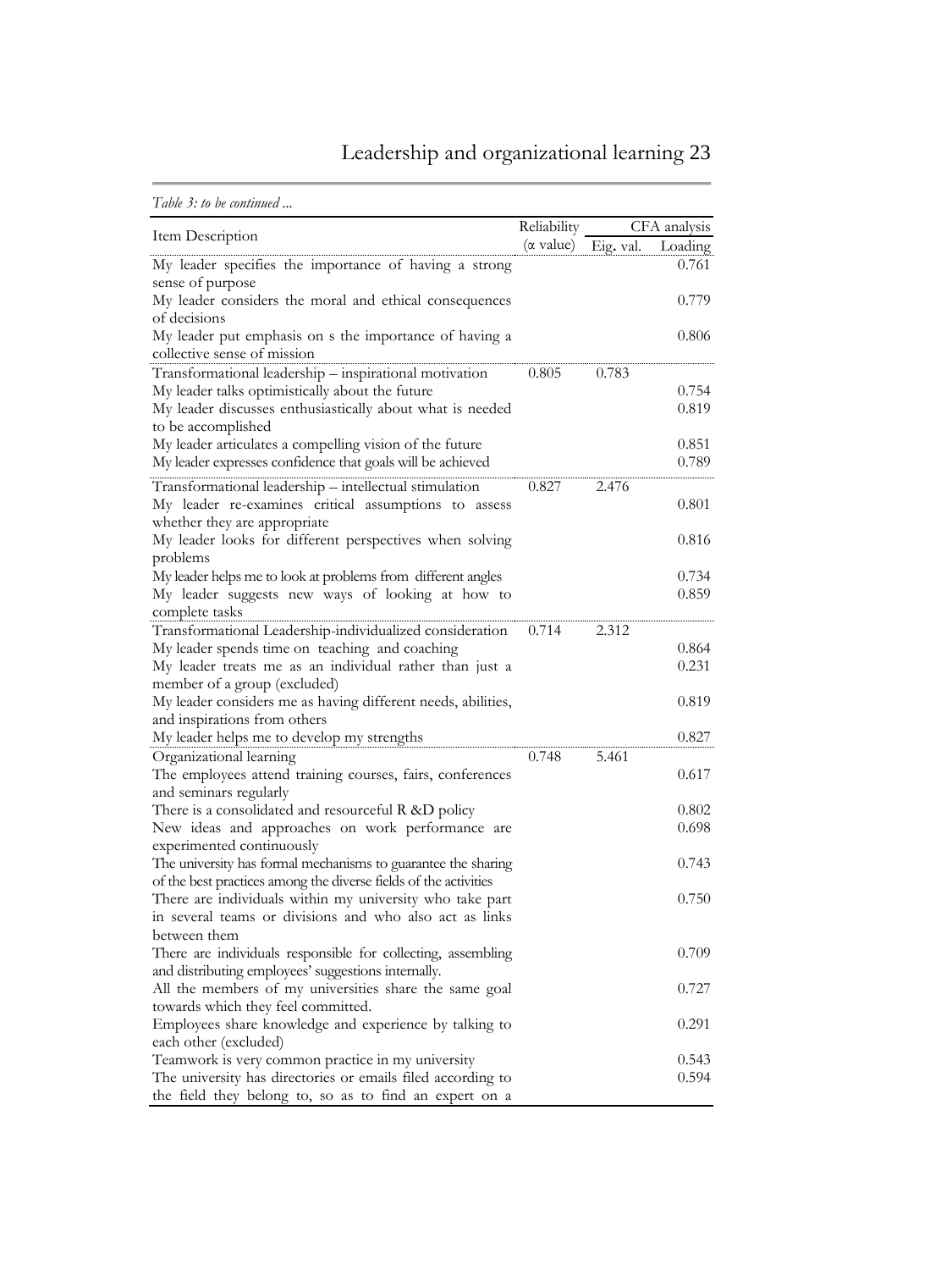# 24 IIUC Studies, 14(2)

| Table 3: to be continued                               |             |                                            |       |
|--------------------------------------------------------|-------------|--------------------------------------------|-------|
|                                                        | Reliability | CFA analysis                               |       |
| Item Description                                       |             | $(\alpha \text{ value})$ Eig. val. Loading |       |
| concrete issue at any time                             |             |                                            |       |
| The university has up to date databases and documents  |             |                                            | 0.705 |
| through some kind of network                           |             |                                            |       |
| There is easy access to the university's databases and |             |                                            | 0.537 |
| documents through some kind of network                 |             |                                            |       |
| Databases are always kept up-to-date                   |             |                                            | 0.658 |

The study explored a three-factor solution accounted for a 71.53% of total variance. The results of factor analysis revealed that some items got low factor loading as shown in Table 3. It is seen from the factor analysis that the first item, namely "*My leader provides me assistance in exchange for my effort"* of transactional leadership-contingent reward; the first item, namely *"My leader focuses attention on irregularities, mistakes, exceptions, and deviations from standards"* of transactional leadership-management by exception-active; the first item, namely *"My leader fails to interfere until problem become serious"* of transactional leadership-management by exception-passive; the item namely "*My leader displays a sense of power and confidence*" of transformational leadership-idealized influence; and the item namely-"*My leader spends time for teaching and coaching*" of transformational leadership-individualized consideration, have been excluded. The same items were also excluded in the study of Ayoubi (2015). Table 3 presents the factor loadings for the 32 item scale. The significant loadings of all items for a particular factor indicated uni-dimensionality. It is to mention here that the results found no item with cross-loadings was identified and indicating the strength and construct validity. Besides, the reliability coefficients for all the three factors were greater than 0.70, demonstrating adequate reliability (Nunnally, 1982).

#### *4.3 Regression analysis*

In order to answer the research question one, that examined the influence of transactional and transformational leadership styles on OL, the study applied multiple regression for both the leadership traits. Table 4 presents the output of regression analysis that investigated the relationship between transactional leadership and organizational learning and Table 5 demonstrates results of regression analysis showing the influence of transformational leadership on organizational learning.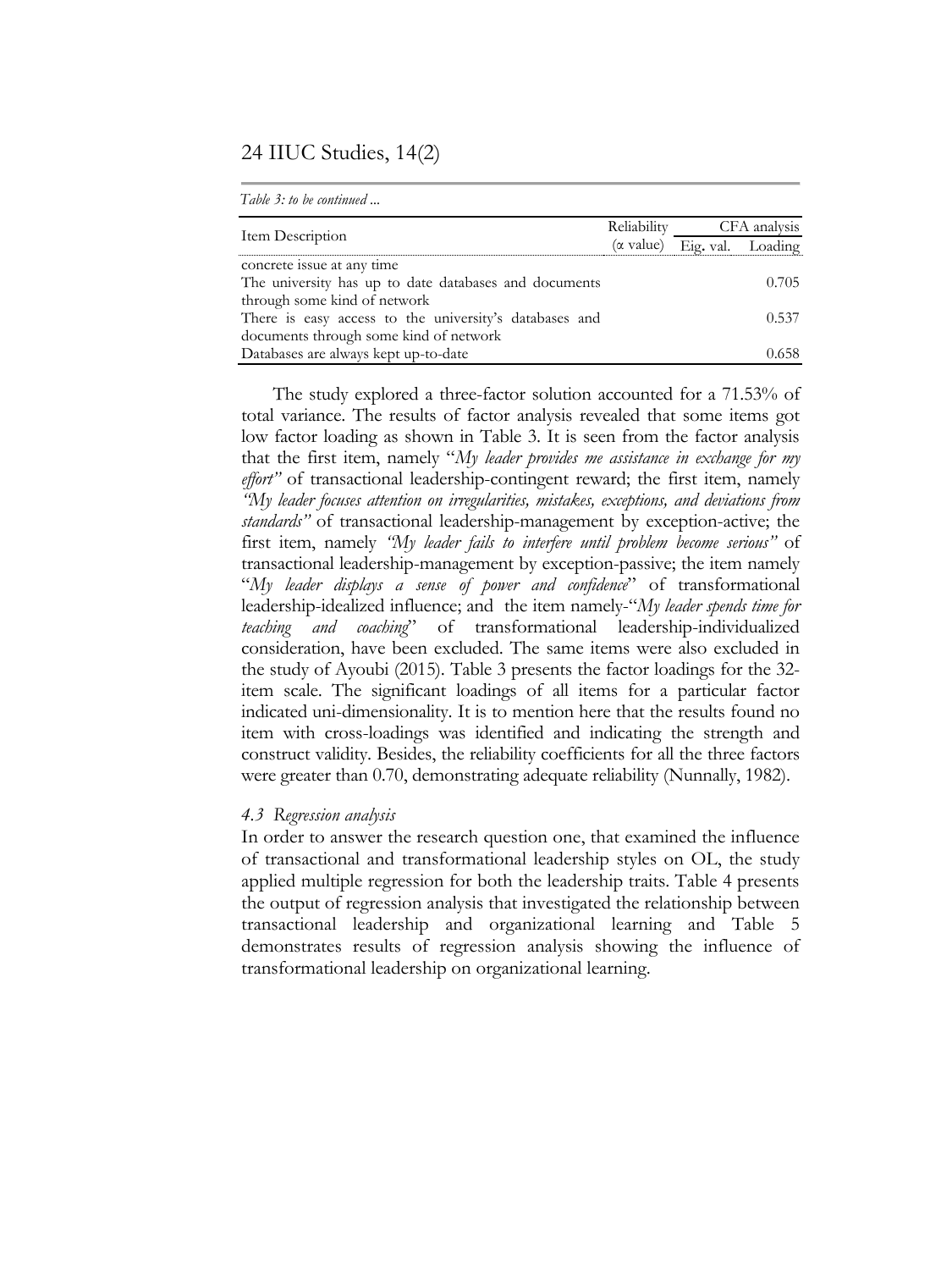

Figure 1: Source: Ayoubi (2015)

The regression model for the transactional leadership segment is stated as: Organizational learning = β0+ β1 contingent reward+ β2 management by exception-active+ β3 management by exception–passive.

Table 4: Relationship between transactional leadership and organizational learning

| Leadership style         | Dimension                       | Probability |         |
|--------------------------|---------------------------------|-------------|---------|
|                          | Contingent reward               | $0.04*$     | 0.36    |
| Transactional leadership | Management by exception-active  | 0.48        | 0.07    |
|                          | Management by exception-passive | 0.74        | $-0.02$ |

Note: \*Significant at 0.05

In terms of transactional leadership, as presented in Table 4, the results reported a significant influence of contingent reward on OL (*P*value=0.04<0.05), having β value of 0.36. But the study did not explore any significant relationship between management by exception-active and passive and organizational OL  $(p$ -value=0.48 and  $0.74 > 0.05$ successively).

Table 5: Relationship between transformational leadership and organizational learning

| Leadership style                                   | Dimensions                   | Probability |      |
|----------------------------------------------------|------------------------------|-------------|------|
| Transformational leadership<br>Idealized influence |                              | $0.02*$     | 0.30 |
|                                                    | Inspirational motivation     | 0.81        | 0.00 |
|                                                    | Intellectual stimulation     | 0.51        | 0.06 |
|                                                    | Individualized consideration | $0.01*$     | 0.32 |

Note: \*Significant at 0.05

The regression model for transformational leadership segment is stated as: OL**=** β0+ β1 idealized influence+ β2 inspirational motivation+ β3 intellectual stimulation + β4 individualized consideration.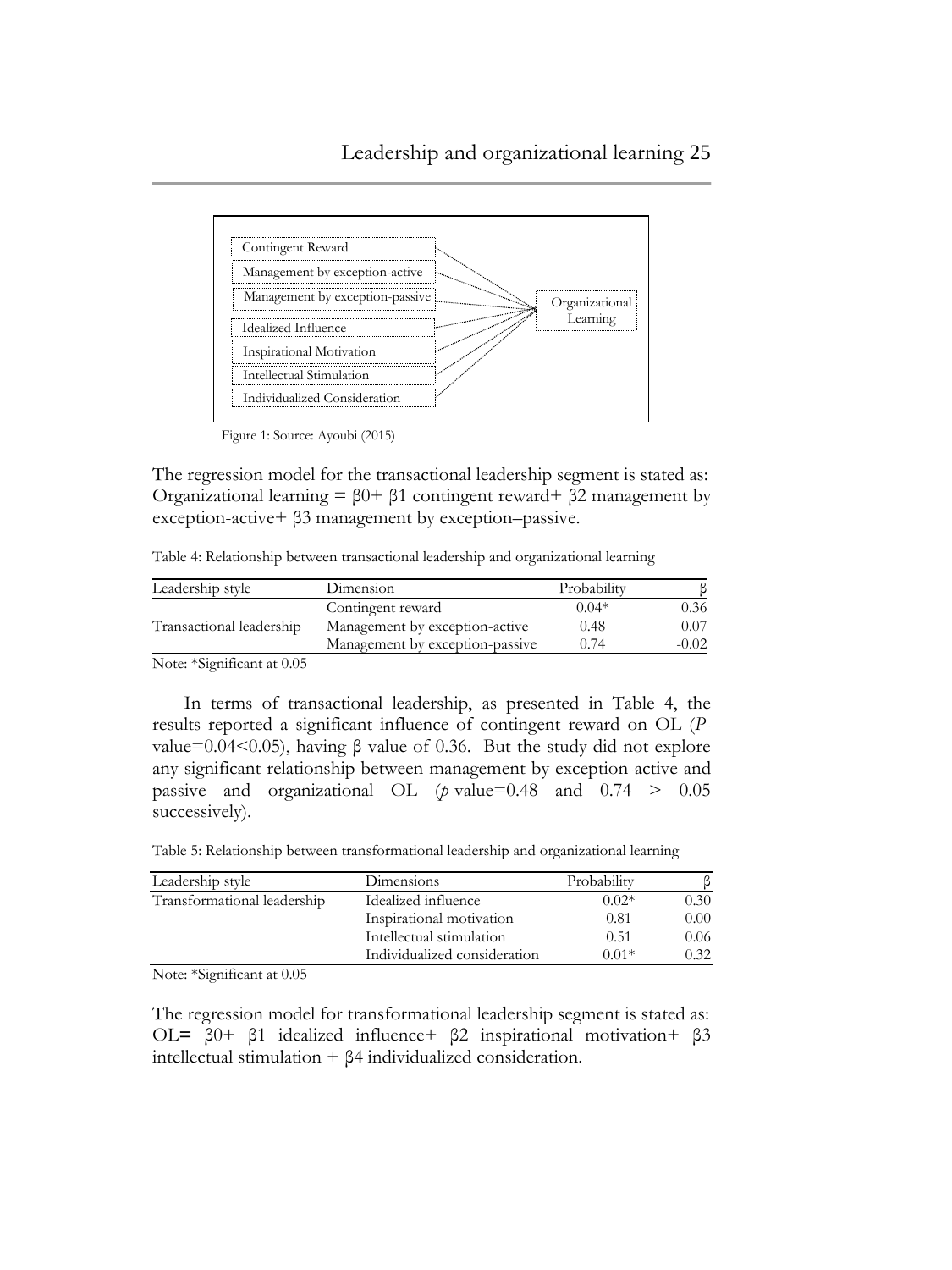In case of transformational leadership, the results revealed that idealized influence and individualized consideration have significant impact on organizational learning OL (*p*-value=0.02 and 0.01< 0.05, successively). The beta (β) value for idealized influence is 0.30 and for individualized consideration is 0.32. This result indicates that organizational learning is significantly dependent on leadership practices demonstrated by the leaders in private universities in Bangladesh.

| Table 6: Model summary |       |          |          |               |         |  |
|------------------------|-------|----------|----------|---------------|---------|--|
| Model                  |       | R Square | Adjusted | Std. Error of | Durbin- |  |
|                        |       |          | R Square | the Estimate  | Watson  |  |
|                        | .329a | .196     | .181     | .69459        | 1.471   |  |

Research question 2 that investigated the relative importance of the leadership dimensions in terms of their impact on OL. Results (Please see Table 4) indicate that contingent reward dimension of transactional leadership style was positively significantly related to organizational learning. Further, the regression results of the study reveals that contingent reward of the transactional leadership style (Table 4), and idealized influence and individualized consideration dimension (Table 5) are relatively significant aspects of leadership driving organizational learning. Finally, the overall model is accounted for 18 percent change in the dependent variable of organizational learning, as presented in Table 6. It indicates that transactional leadership and transformational leadership may bring 18 percent change in organizational learning among private university officials in Bangladesh.

#### **5. Discussion**

The results showed above indicate that contingent reward is significantly related to organizational learning. This result is in line with usual results reported in previous studies (Ayoubi, 2015; Bhat, Rangnekar, & Barua, 2013; Coad & Berry, 1998) that revealed a significant positive relationship between contingent rewards and OL. But the results did not report any significant influence of remedial measures, management by exceptionactive and passive on OL. Regarding transformational leadership, this study explored a significant effect of both idealized influence and individualized consideration on promoting organizational learning. However, findings of this research did not report any significant influence of inspirational motivation and intellectual stimulation on developing organizational learning. Similar findings were reported in previous studies investigating the relationship between transformational leadership and OL (Ayoubi, 2015; Coad & Berry, 1998). This finding might be attributed to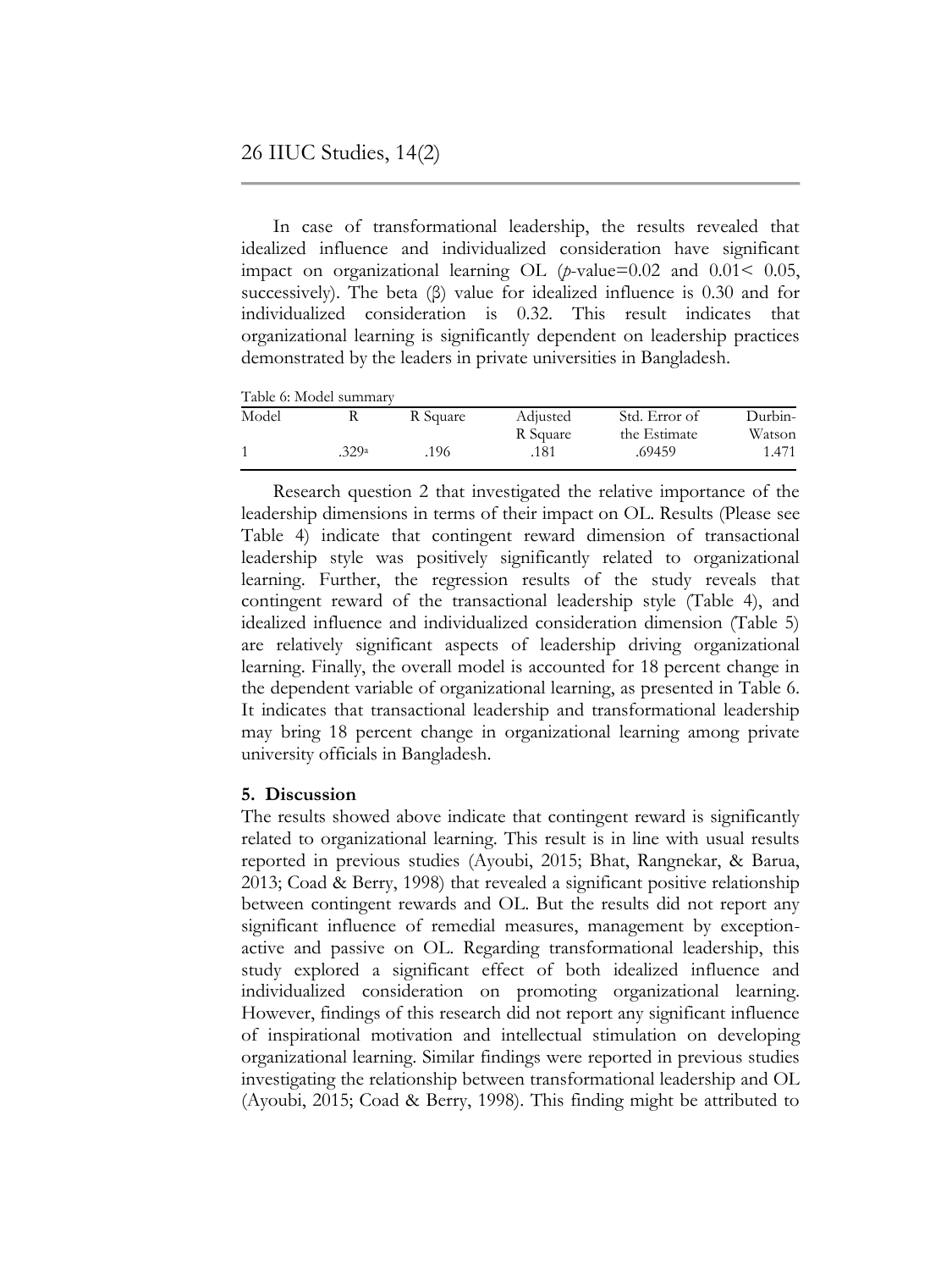the fact of politicization of recruitment, selection and promotion rather than based on performance and productivity. This politicization elevates the necessity for leadership behaviors in the context of Bangladesh. Although, contingent reward demonstrated a significant influence on facilitating organizational learning compared to inspirational motivation as well as intellectual stimulation. This finding could be attributed to the fact that the employees consider economic rewards and incentives more important than others (Patnaik, Beriha, Mahapatra, & Singh, 2013). The findings also revealed that management by exception–active and passive did not find any significant impact on organizational learning which is consistent with a recent study conducted by Ayoubi (2015) on public and private universities in Syria. This might be because of the lack of use of the technique of management by exception. But the findings of the study of Ayoubi (2015), in terms of transactional leadership, are not consistent with this study. The results of this study reported that idealized influence and individualized consideration are significantly related with organizational learning whereas Ayoubi"s (2015) study found only inspirational motivation having significant impact on learning. But the results of the study regarding transformational leadership are in tune with the results of the study conducted by Leithwood and Jantzi (2006).

# **6. Contribution of the study**

The findings of this present research might have several implications. At first, though the influence of leadership styles on OL was studied by prominent researchers, it is still mainly at theoretical discussion (Ayoubi, 2015) and the majority of research works, in this regard, has been conducted in Western and developed economy context. Empirical research that investigated the impact of leadership practices on OL learning demonstrated incompatible results and hardly available in the perspective of emerging economies like Bangladesh. In view of this, this study could have significant contributions in the existing literature relating to measuring the impact of leadership in promoting learning process of organizations. Then studies on organizational learning are largely intended towards business and industrial enterprises rather than higher educational institutions. However, the number of research works conducted on higher educational institutions i.e. universities, are very little (Patnaik, Beriha, Mahapatra, & Singh, 2013), that provides another marked contribution of this study.

#### **7. Limitations and future research**

In this research, data were collected from administrative staffs of three select private universities located in Chittagong. As this study did not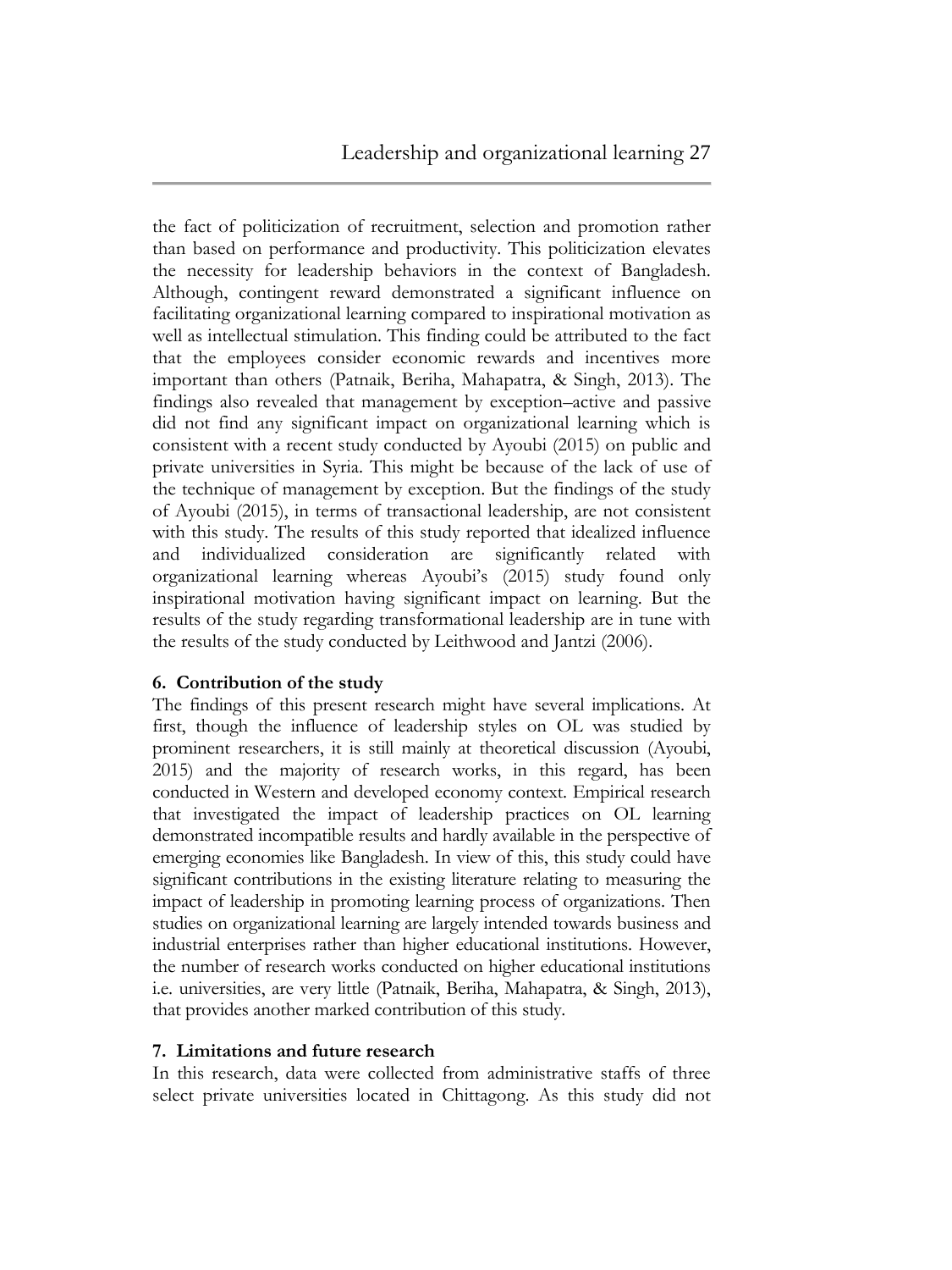include any faculty staff in the sample profile, this study recommends for future studies regarding leadership practices at including public universities in Bangladesh. First, future studies may include more private and public universities across the country. Most of private universities are located in Dhaka, the capital city of Bangladesh. This might help to produce stronger and more generalized results in this regard. Second, the future researchers should further investigate the impact of leadership practices on OL including academic staff that might be different from directing the administrative staff. Then, the future studies should focus on exploring underlying factors influencing the impact leadership styles on organizational learning, e.g. the institution may consider moderators like university cultures, university location, image of the university and structure. The future studies may also consider sample from other service sectors like banking, private health care, and hospitality sector.

#### **8. Conclusion**

The research examines the impact of leadership practices on promoting learning outcome of private universities in Bangladesh. Results of this study indicated positive relationships between transactional and transformational leadership between OL of the sample universities. Particularly, the contingent reward of transactional leadership style and idealized influence and individualized consideration of transformational leadership had significant influence in promoting learning of private universities. However, the study found no significant relationship between management by exception-active and passive of transactional leadership on the learning process of tertiary level private educational institutions in Bangladesh. This signifies that the leaders need to take remedial measures on the basis of leader-member interactions to make transactional leadership style more effective to accomplish the organizational goals. On the other hand, the leadership practices of inspirational motivation and intellectual stimulation regarding transformational leadership are not significantly related to organizational learning. This implies that the sample universities should provide the leadership to provide challenges and pursue the followers for better commitment and dedication as well as to motivate members to be creative, dynamic, and innovative in performing their duties and responsibilities. The findings also highlighted less importance of taking management by exception, inspirational motivation and intellectual stimulation into account as leadership behavior. Though, scholars suggested that management by exception, inspirational motivation, and intellectual motivation should be considered essential for higher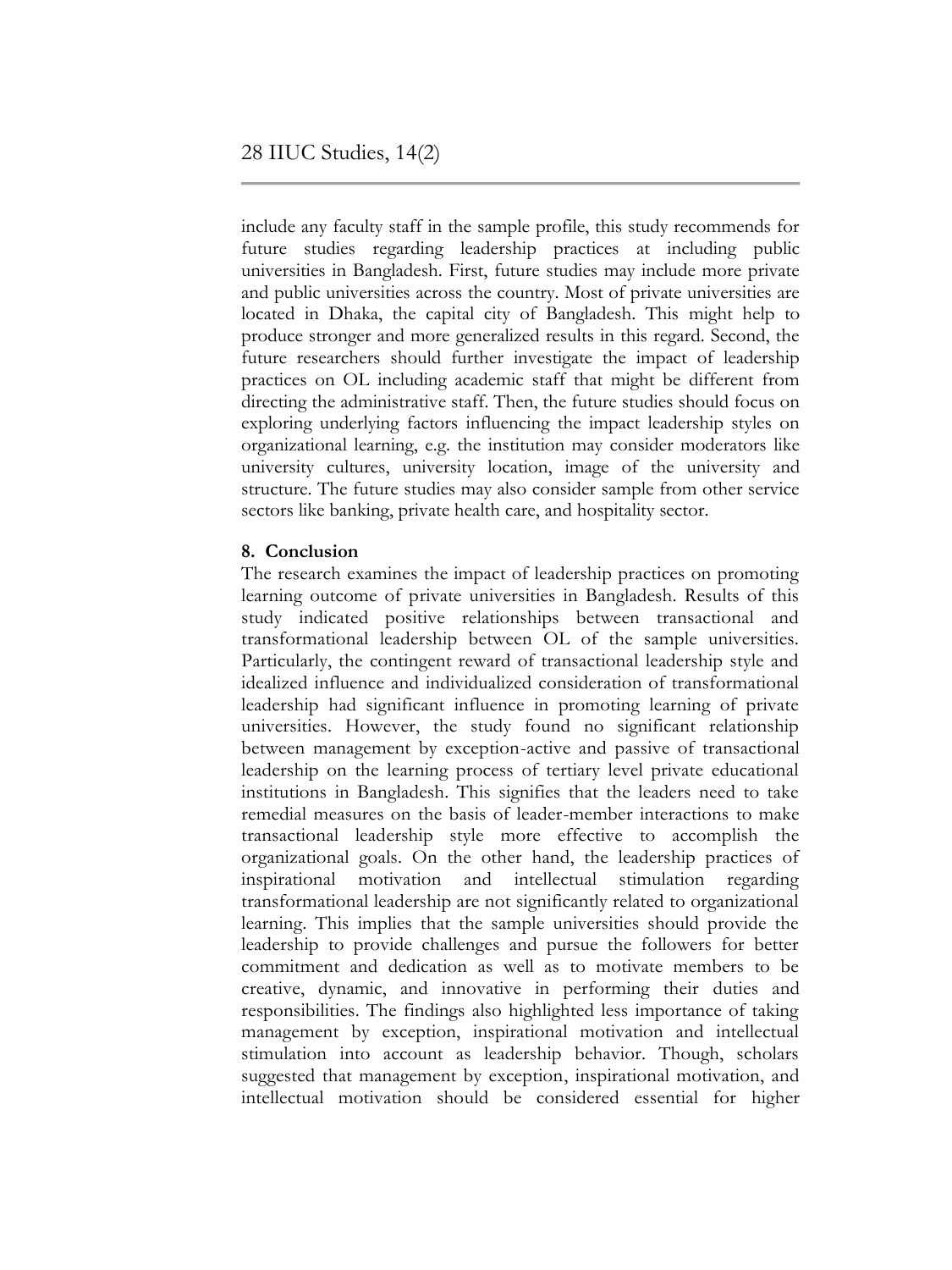educational institutions like universities to achieve visionary goals (Ayoubi, 2015; Leithwood & Jantzi, 2006; Spector & Kim, 2014).

#### **References**

- Albulushi, A., & Hussain, S. (2008). Transformational leadership takes Majan to the top of the class: College wins string of prizes for good business practice. *Human Resource Management International Digest, 16*(2), 31-33.
- Amitay, M., Popper, M., & Lipshitz, R. (2005). Leadership styles and organizational learning in community clinics. *The Learning Organization*, *12*(1), 57-70.
- Andaleeb, S. S. (2003). Revitalizing higher education in Bangladesh: Insights from alumni and policy prescriptions. *Higher Education Policy, 16*(4), 487-504.
- Aragon-Correa, J. A., Varcia-Morales, V. J., & Cordon-Pozo, E. (2007). Leadership and organizational learning"s role on innovation and performance: Lessons from Spain. *Industrial Marketing Management, 36*(3), 349-359.
- Argyris, C. (1977). Double loop learning in organizations. *Harvard Business Review, 55*(5), 115-126.
- Argyris, C., & Schon, A. D. (1996). *Organizational learning ii: Theory, method, and practice.* Boston, MA: Addison-Wesley.
- Avolio, B. J., Bass, B. M., & Jung, D. I. (1999). Re-examination the components of transformational and transactional leadership questionnaire. *Journal of Occupational and Organization Psychology, 72*(4), 441-462.
- Avolio, B.J., & Bass, B.M. (2004). *Multifactor leadership questionnaire: Manual and sampler set* (3rd ed.). Redwood City, CA: Mind Garden Inc.
- Ayoubi, B. K. R. M. (2015). Leadership styles at Syrian higher education. *International Journal of Educational Management, 29*(4). 477-491
- Basham, L. M. (2010). Transformational and transactional leaders in higher education. *International Review of Business Research Papers, 6*(6), 141-152.
- Bass, B. M. (1985). *Leadership and performance beyond expectations.* New York, NY: Free Press.
- Bass, B. M. (1990). From transactional to transformational leadership: Learning to share the vision. *Organizational Dynamics, 18*(3), 19-31.
- Bass, B. M. (1998). *Transformational leadership: Industry, military, and education impact*. New Jersey: Lawrence Erlbaum Associates.
- Bass, B. M. (2010). Two decades of research and development in transformational leadership. *European Journal of Work and Organizational Psychology*, *8*(1), 9-32.
- Bass, B. M., & Avolio, B. J. (1994). *Improving organizational effectiveness through transformational leadership*. Thousand Oaks, CA: Sage.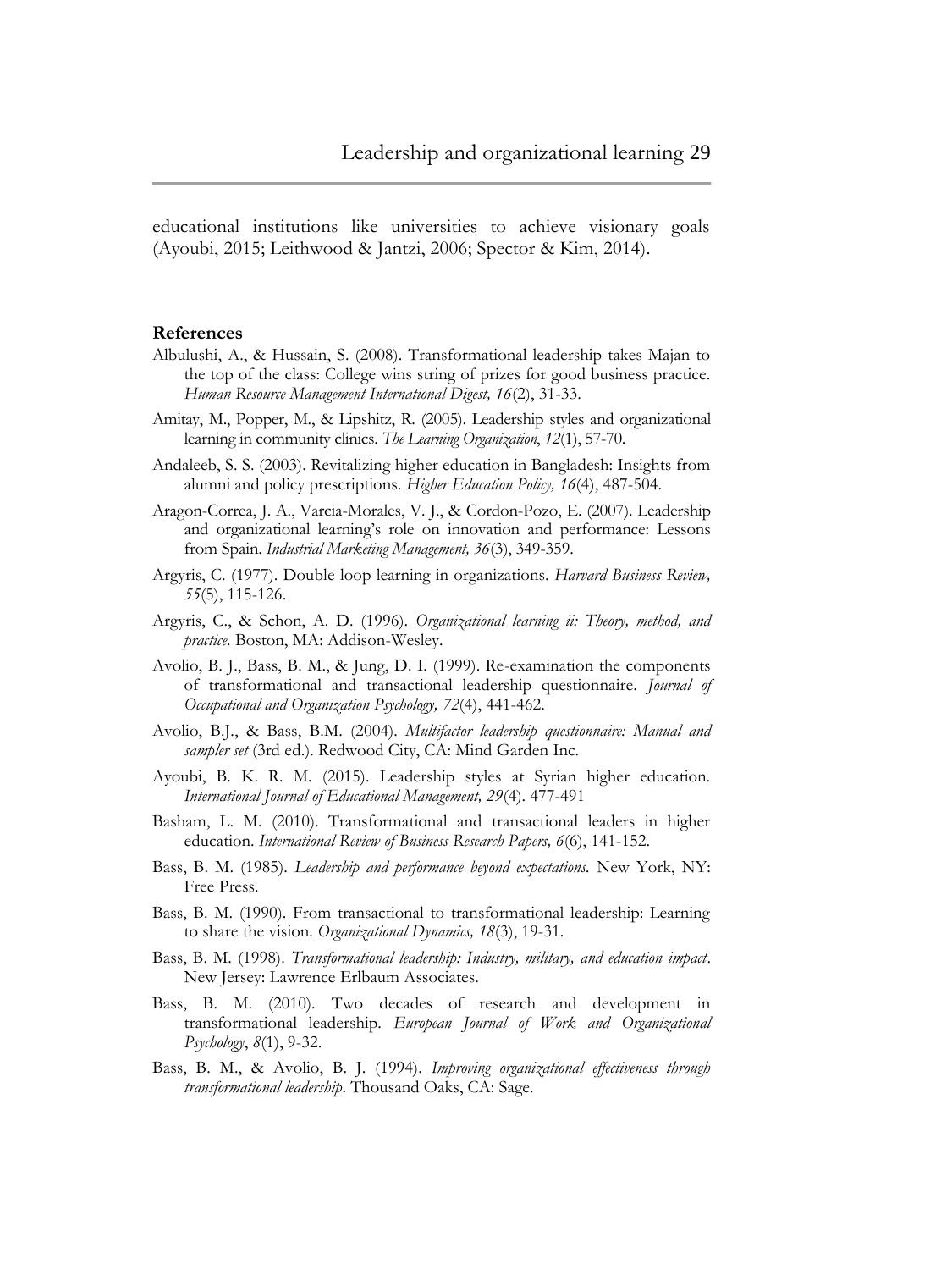- Bhat, A. B., Rangnekar, S., & Barua, M. (2013). Impact of transformational leadership style on organizational learning. *Elite Research Journal of Education and Review, 1*(4), 24-31.
- Brown, L., & Posner, B. (2001). Exploring the relationship between learning and leadership. *Leadership and Organization Development Journal, 22*(6), 274-280.
- Bryant, S. E. (2016). The role of transformational and transactional leadership in creating, sharing and exploiting organizational knowledge. *Journal of Leadership & Organizational Studies*, *9*(4), 32-44. DOI: [10.1177/107179190300900403](http://dx.doi.org/10.1177%2F107179190300900403)
- Burns, J. (1978). *Leadership.* New York, NY: Harper & Row.
- Cameron, K. S. (1981). Domains of organizational effectiveness in colleges and universities. *Academy of Management Journal, 24*(1), 25-47.
- Castiglione, J. (2006). Organizational learning and transformational leadership in the library environment. *Library Management, 27*(4/5), 289-299. DOI: 10.1108/01435120610668223
- Chang, S., & Lee, M. (2007). A study on relationship among leadership, organizational culture, the operation of learning organization and employees" job satisfaction. *The Learning Organization, 14*(2), 155-185.
- Coad, A., & Berry, A. (1998). Transformational leadership and learning orientation. *Leadership and Organization Development Journal, 19*(3), 164-172.
- Creswell, J. W. (2012). *Educational research: Planning, conducting, and evaluating quantitative and qualitative research.* Boston, MA: Pearson Education Inc.
- Crossan, M., Lane, H., & White, R. (1999). An organizational learning framework: from intuition to institution. *Academy of Management Review, 24*(3), 522-537.
- Davenport, T. H., & Prusak, L. (1998). *Working Knowledge.* Cambridge, MA: Harvard Business School Press.
- Denton, J. (1998). *Organizational Learning and* Effectiveness. London: Routledge.
- Drucker, P. F. (1993). *Post-capitalist society.* Oxford: Butterworth-Heinemann.
- Easterby-Smith, M., Crossan, M., & Nicolini, D. (2000). Organizational learning: Debates past, present, and future. *Journal of Management Studies, 37*(6), 784-796.
- Edmondson, A. C. (1999). Psychological safety and learning behavior in work teams. *Administrative Science Quarterly, 44*(2), 350-383.
- Fiol, C. M., & Lyles, M. A. (1985). Organizational learning. *Academy of Management Review, 10*(4), 803-813.
- Frank, A. G., & Ribeiro, J. L. D. (2014). An integrative model for knowledge transfer between new product development project teams. *Knowledge Management Research & Practice, 12*(2), 215-225.
- Garvin, D. (1993). Building a learning organization. *Harvard Business Review, 7*(4), 78-91.
- Hair, J., Black, W., Babin, B., Anderson, R., & Tatham, R. (2010). *Multivariate data analysis* (7th ed.). Upper Saddle River, NJ: Pearson Education.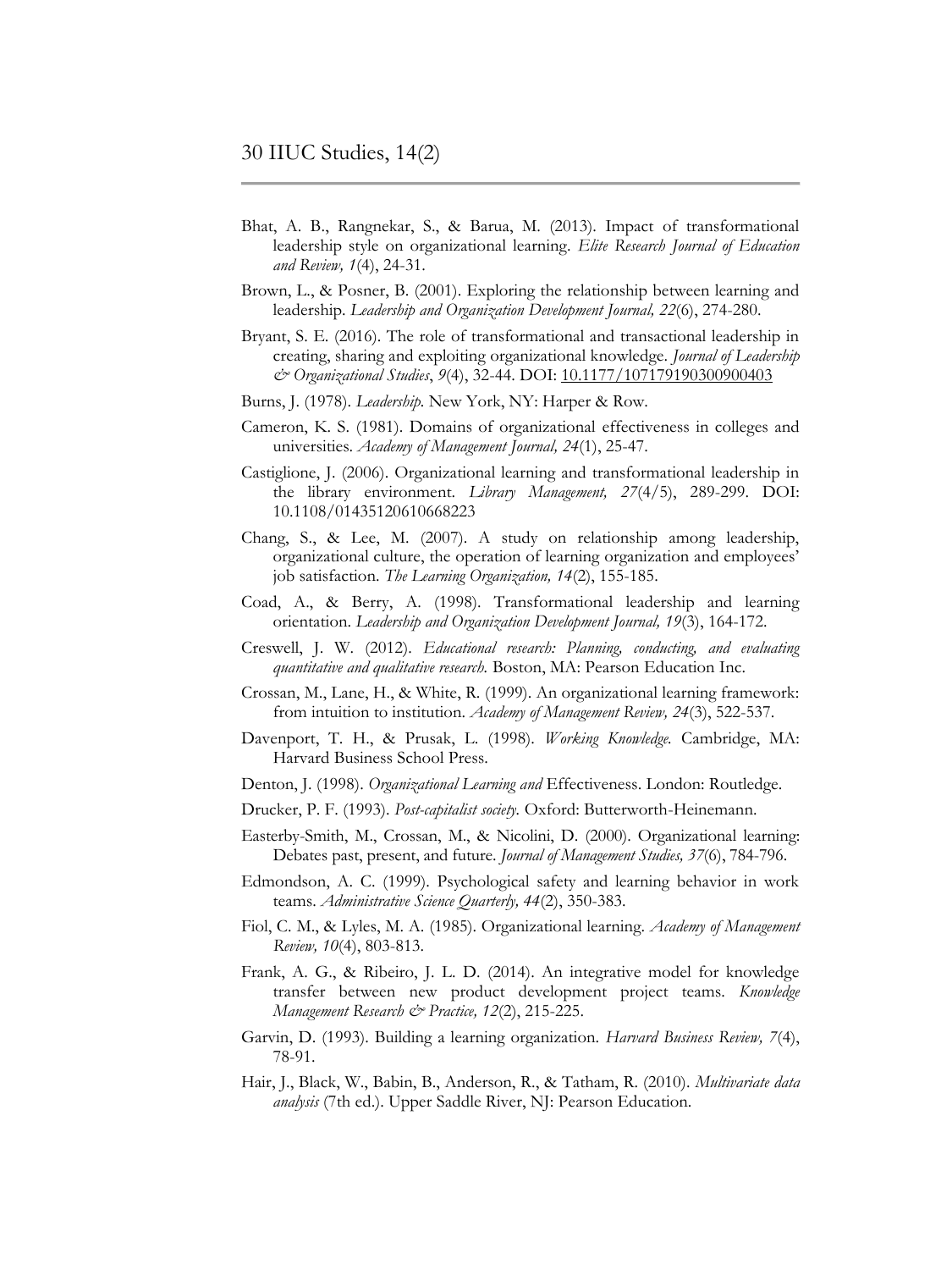- Hallinger, P. (2011). Leadership for learning: Lessons from 40 years of empirical research. *Journal of Educational Administration*, *49*(2), 125-142.
- Harms, P. D., & Crede, M. (2010). Emotional intelligence and transformational and transactional leadership: A meta-analysis. *Journal of Leadership & Organizational Studies, 17*(1), 5-17.
- Howell, J. M., & Avolio, B. J. (1993). Transformational leadership, transactional leadership, locus of control, and support for innovation: Key predictors of consolidated business-unit performance. *Journal of Applied Psychology*, *78*(6), 891-902.
- Huber, G. P. (1991). Organizational learning: The contributing processes and literatures. *Organizational Science, 2*(1), 88-115.
- Jabbour, C. J. C., Jabbour, A. B. L., Teixeira, A. A., & Freitas, W. R. S. (2012). Environmental development in Brazilian companies: The role of human resource management. *Environmental Development, 3*, 137-147.
- Jansen, J. J. P., Vera, D., & Crossan, M. (2009). Strategic leadership for exploration and exploitation: The moderating role of environmental dynamism. *The Leadership Quarterly, 20*(1), 5-18.
- Kim, D. H. (1993). The link between individual and organizational learning. *Sloan Management Review, 35*(1), 37-50.
- Krogh, G. V., Nonaka, I., & Rechsteiner, L. (2012). Leadership in organizational knowledge creation: A review and framework. *Journal of Management Studies, 49*(1), 240-277.
- Kurland, H., Peretz, H., & Hertz-Lazarowitz, R. (2010). Leadership style and organizational learning: The mediate effect of school vision. *Journal of Educational Administration*, *48*(1), 7-30.
- Ladkin, D. (2012). Perception, reversibility, 'flesh': Merleau-Ponty's phenomenology and leadership as embodied practice. *Integral Leadership Review*, *12*(1), 1–13.
- Lam, T. L., & Pang, S. K. (2003). The relative effects of environmental, internal and contextual factors on organizational learning: The case of Hong Kong schools under reforms. *The Learning Organization, 10*(2), 88-97.
- Lam, Y. (2004). Factors for differential developments in organizational learning: a case for Hong Kong schools. *International Journal of Educational Development, 24*(2), 155-166.
- Lamanga, C. Z. (2002). *Strategic view of the development of higher education: Bangladesh AIUB perspective*. Bangladesh Business Year Book, Dhaka: A1 Publication Ltd.
- Lamanga, C. Z. (2006). *Quality assurance in tertiary education: Bangladesh experience*. In World Bank Learning Seminar (pp. 18-20).
- Leithwood, K. (1992). The move toward transformational leadership. *Educational Leadership*, *49*(5), 8-12.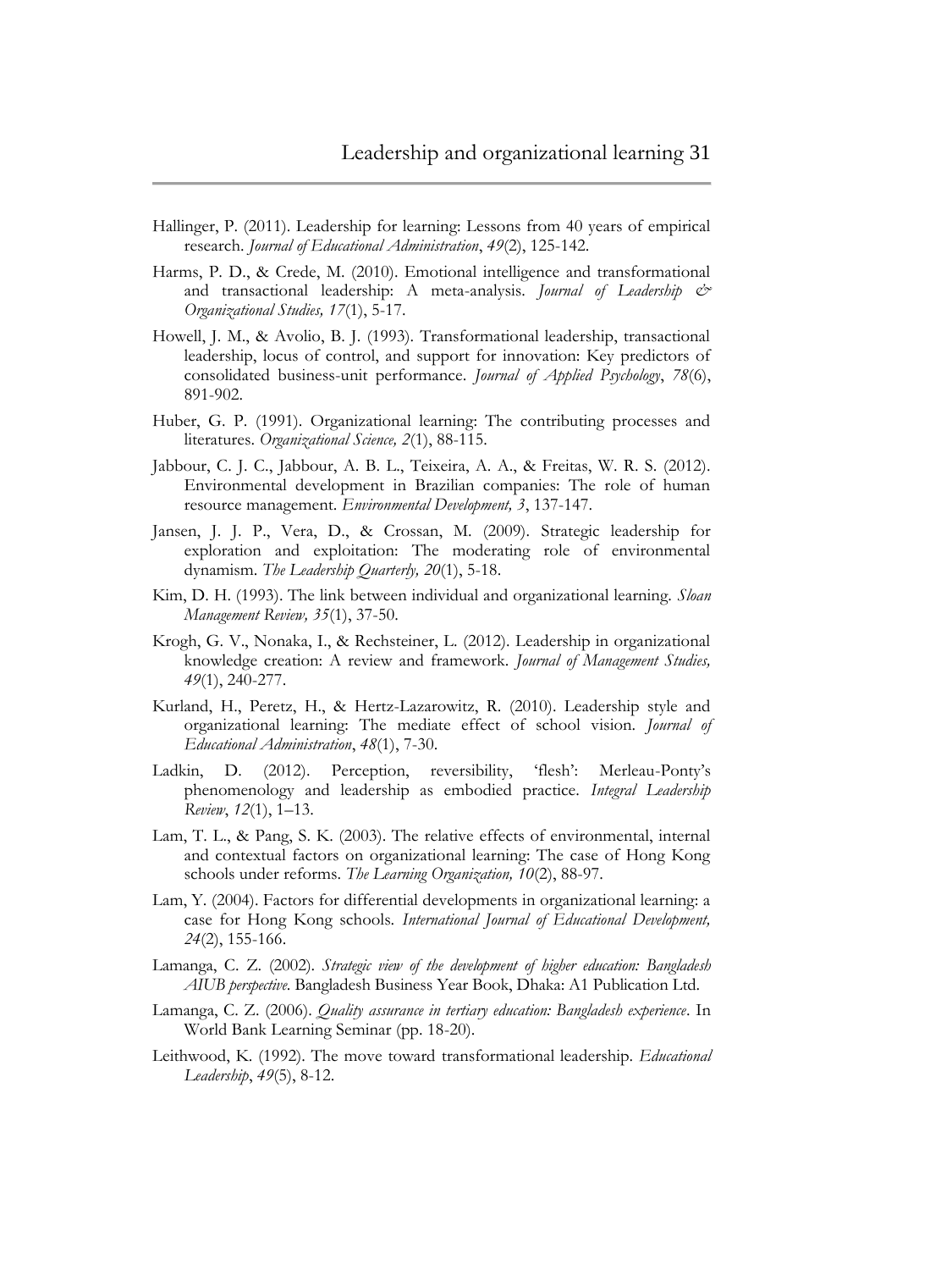- Leithwood, K., & Jantzi, D., (2006). Transformational school leadership for largescale reform: Effects on students, teachers, and their classroom practices. *School Effectiveness and School Improvement: An International Journal of Research, Policy and Practice, 17*(2), 201-227. DOI: 10.1080/09243450600565829
- Leithwood, K., Jantzi, D., & Steinbach, R. (1999). *Changing leadership for changing times.* Buckingham: Open University Press.
- Lipshitz, R., Popper, M., & Friedman, V. J. (2002). A multi-facet model of organizational learning. *Journal of Applied Behavioral Science, 38*(1), 78-98.
- Lopez, S. P., Peon, J. M. M., & Ordas, C. J. V. (2004). Managing knowledge: The link between culture and organizational learning. *Journal of Knowledge Management*, *8*(6), 93-104.
- Moore, D. S., & Notz, W. I. (2009). *Statistics: Concepts and Controversies.* New York, NY WH: Freeman and Company.
- Morshed, M. (2016). *Quality education in Bangladesh: Leadership roles of school heads and teachers to integrate technology in secondary school classrooms*. Doctoral dissertation, Bowling Green State University.
- Nafei, W. A., Khanfar, N. M., & Kaifi, B. A. (2012). Leadership styles and organizational learning an empirical study on Saudi banks in Al-Taif Governorate Kingdom of Saudi Arabia. *Journal of Management and Strategy, 3*(1), 2-17.
- Nakpodia, E. D. (2009). The concept of the university as learning organization: its functions, techniques and possible ways of making it effective. *Journal of Public Administration and Policy Research, 1*(5), 79-83.
- Nunnally, J. C. (1982). Reliability of measurement. In H. E. Mitzel (Ed.), *Encyclopedia of educational research* (pp.1589-1601). New York: Free Press.
- Oluremi, O. (2008). Principals" leadership behavior and school learning culture in Ekiti State secondary schools. *The Journal of International Social Research, 1*(3), 301-311.
- Paille´, P., Morin, D., & Grima, F. (2011). Managing commitment to customer in the public sector: Highlight the role of the supervisor. *International Journal of Services, Technology and Management, 16*(3), 298-317.
- Parvin, M. S. (2013). Integrations of ICT in education sector for the advancement of the developing country: Some challenges and recommendations-Bangladesh perspective. *International Journal of Computer Science & Information Technology (IJCSIT), 5*(4), 81-92.
- Patnaik, B., Beriha, G. S., Mahapatra, S. S., & Singh, N. (2013). Organizational learning in educational settings (technical): An Indian perspective. *The Learning Organization, 20*(2), 153-172.
- Popper, M., & Lipshitz, R. (2000). Installing mechanisms and instilling values: The role of leaders in organizational learning. *The Learning Organization*, *7*(3), 135-145.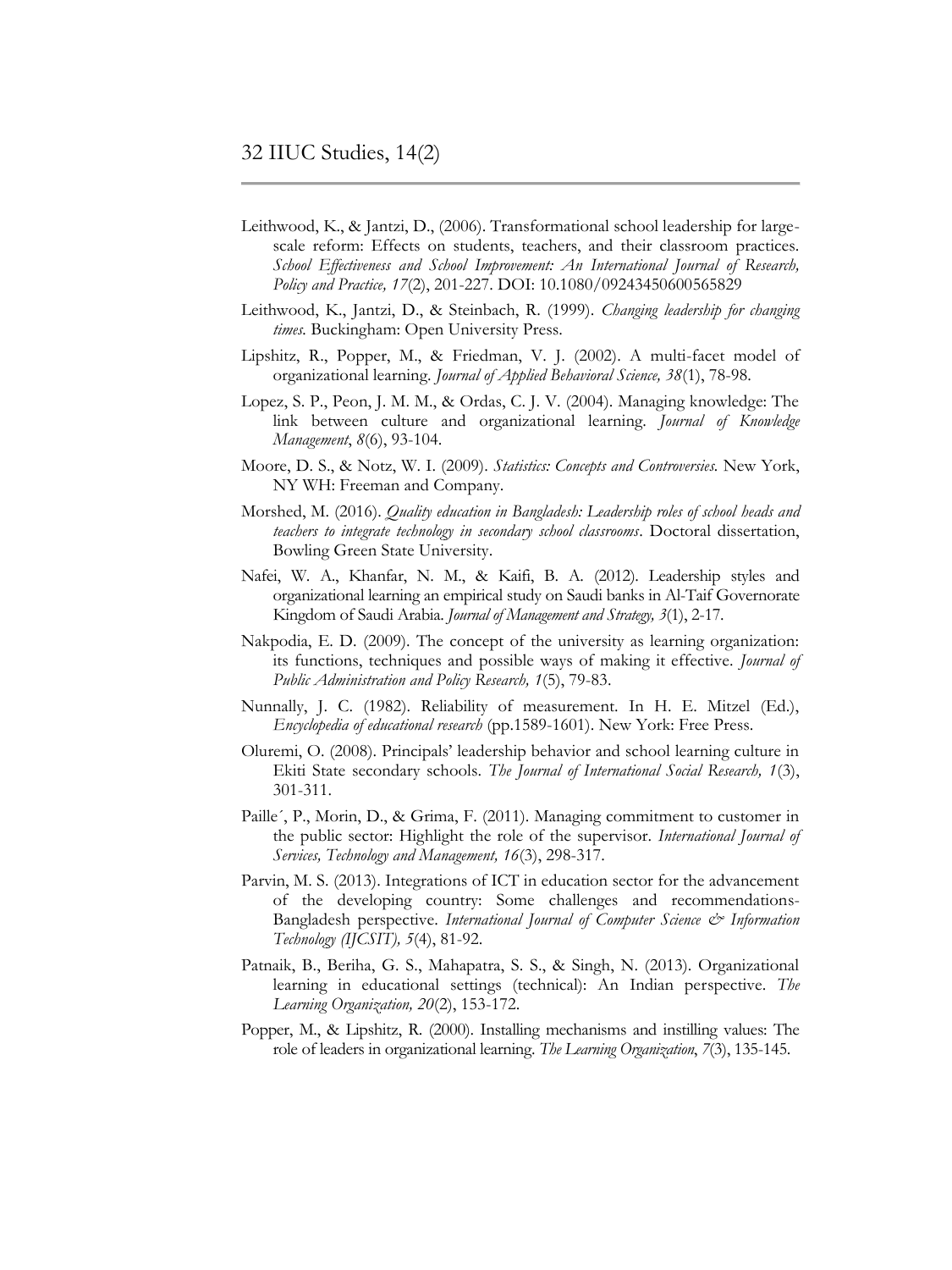- Pounder, J. S. (1999). Organizational effectiveness in higher education: Managerial implications of a Hong Kong study. *Educational Management & Administration, 27*(4), 389-400.
- Ramsden, P. (1998). *Learning to lead in higher education*. New York, NY: Routledge.
- Reece, P. (2004). *Universities as learning organizations: How can Australian universities become learning organizations?* PhD thesis: Murdoch University, Perth, Western Australia.
- Robbins, S. P., Bergman, R., Stagg, I., & Coultar, M. (2003). *Foundations of management.* Sydney: Prentice Hall.
- Rowley, J. (1998). Creating a learning organization in higher education. *Industrial and Commercial Training, 30*(1), 16-19.
- Sabur, M. A. (2004). Dhaka University VS. Private University: A comparative analysis of quality of education offered by the institutions. An Unpublished BSS Thesis: University of Dhaka, Bangladesh.
- Saekoo, A., & Yasamorn, N. (2013). Strategic organizational learning and business growth: An empirical study of exporting gems and jewelry business in Thailand. *Journal of the Academy of Business & Economics, 13*(2) 65-78.
- Schein, E. H. (1993). How can organizations learn faster? The challenge of entering the greenroom. *Sloan Management Review, 34*(2), 85-92.
- Sekaran, U. (2006). *Research methods for business: A skill building approach.* New Delhi: Wiley.
- Sekaran, U., & Bougie, R. (2010). *Research methods for business-A skill building approach* (5th ed.). London: John Willey & Sons.
- Senge, P. (1990). *The fifth discipline: The art and practice of the learning organization.* London: Century Business.
- Shapnochary, R. (2015). Proposed education policy of Bangladesh. *Badh Vangar Awaj.* Retrieved from http://www.somewhereinblog.net/blog/rocky\_dreammer/29093532
- Silins, H., Zarins, S., & Mulford, B. (2002). What characteristics and processes define a school as a learning organization? Is this a useful concept to apply to schools? *International Education Journal, 3*(1) 324-332.
- Slater, S. F., & Narver, J. C. (1995). Market orientation and the learning organization. *Journal of Marketing, 59*(3), 63-74.
- Smart, J. C., Kuh, G. D., & Tierney, W. G. (1997). The role of institutional cultures and decision approaches in promoting organizational effectiveness in two-year colleges. *The Journal of Higher Education, 68*(3), 256-281.
- Spector, J. M., & Kim, C. M. (2014). Technologies for intentional learning: Beyond a cognitive perspective. *Australian Journal of Education*, *58*(1), 9-22.
- Sun, P. Y. T., & Anderson, M. H. (2011). The combined influence of top and middle management leadership styles on absorptive capacity. *Management Learning, 43*(1), 25-51.